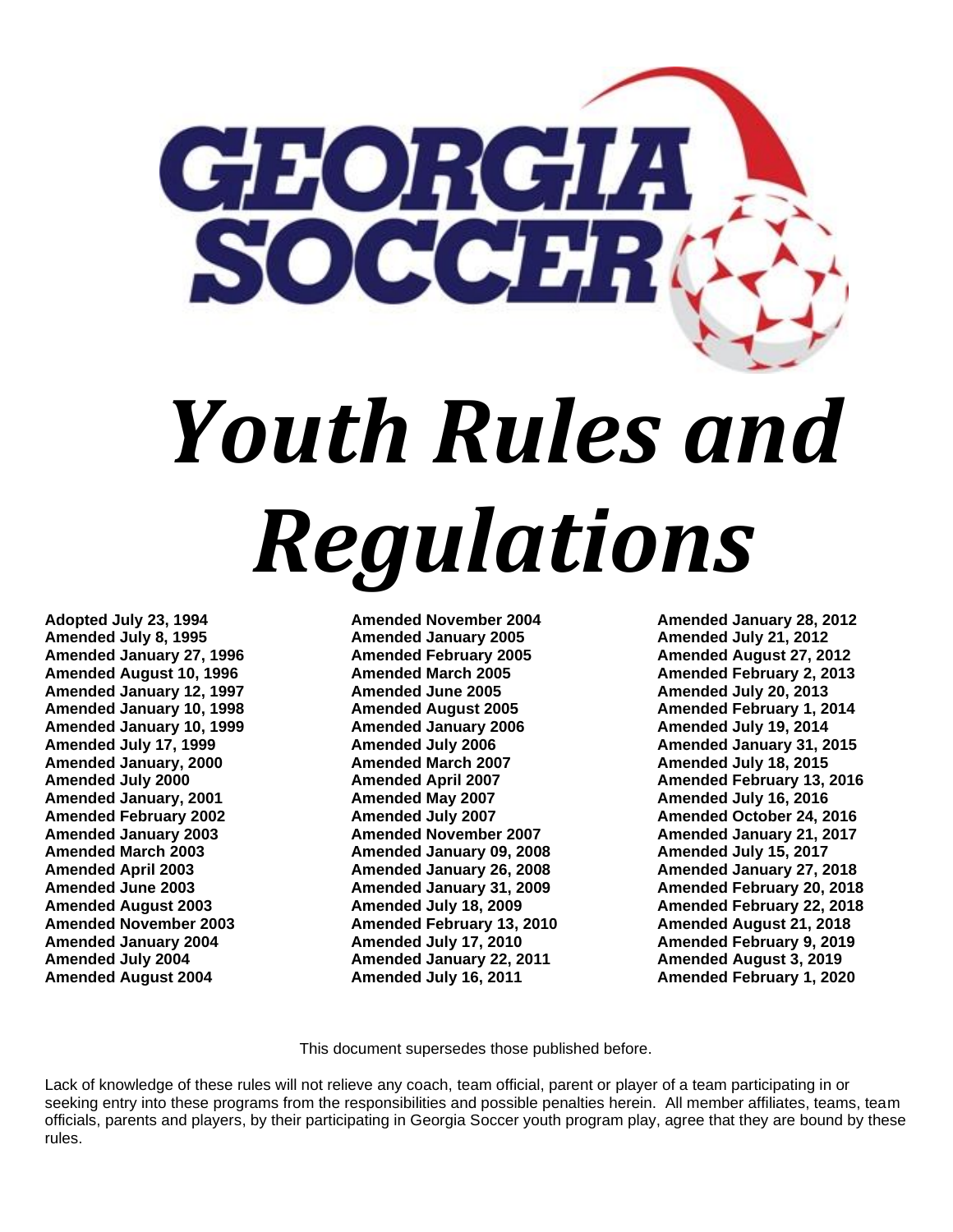Lack of knowledge of these rules will not relieve any coach, team official, parent or player of a team participating in or seeking entry into these programs from the responsibilities and possible penalties herein. All member affiliates, teams, team officials, parents and players, by their participating in Georgia Soccer youth program play, agree that they are bound by these rules.

# **Table of Contents**

| 100. | Administration |                                                          |    |  |  |
|------|----------------|----------------------------------------------------------|----|--|--|
|      | 110.           |                                                          |    |  |  |
|      | 120.           |                                                          |    |  |  |
|      | 130.           |                                                          |    |  |  |
|      | 140.           |                                                          |    |  |  |
|      | 150.           |                                                          |    |  |  |
|      | 160.           |                                                          |    |  |  |
|      | 170.           |                                                          |    |  |  |
|      | 180.           |                                                          |    |  |  |
| 200. |                |                                                          |    |  |  |
|      | 210.           |                                                          |    |  |  |
|      | 220.           |                                                          |    |  |  |
|      | 230.           |                                                          |    |  |  |
|      | 240.           |                                                          |    |  |  |
|      | 250.           |                                                          |    |  |  |
|      |                |                                                          |    |  |  |
| 300. |                |                                                          |    |  |  |
|      | 310.           |                                                          |    |  |  |
|      | 320.           |                                                          |    |  |  |
|      | 330.           |                                                          |    |  |  |
|      | 340.           |                                                          |    |  |  |
|      | 350.           |                                                          |    |  |  |
| 400. |                |                                                          |    |  |  |
|      | 410.           |                                                          |    |  |  |
|      | 420.           |                                                          |    |  |  |
|      | 430.           |                                                          |    |  |  |
|      | 440.           |                                                          |    |  |  |
|      | 450            |                                                          |    |  |  |
|      | 450.           | Scoring 16                                               |    |  |  |
|      | 470.           |                                                          |    |  |  |
|      |                | 500-600 Rules of US Youth Soccer Affecting Game Play and |    |  |  |
|      |                |                                                          |    |  |  |
|      | 510.           |                                                          |    |  |  |
|      | 520.           |                                                          |    |  |  |
|      | 530.           |                                                          |    |  |  |
|      | 540.           |                                                          | 21 |  |  |
|      | 550.           |                                                          |    |  |  |
|      | 560.           |                                                          |    |  |  |
|      | 570.           |                                                          |    |  |  |
|      | 580.           |                                                          |    |  |  |
|      | 590.           |                                                          |    |  |  |
|      | 600.           |                                                          |    |  |  |
|      | 610.           |                                                          |    |  |  |
|      | 620.           |                                                          |    |  |  |
|      | 630.           | Law #13: Free Kicks                                      | 22 |  |  |
|      | 640.           |                                                          | 22 |  |  |
|      | 650.           |                                                          |    |  |  |
|      | 660.           |                                                          |    |  |  |
|      | 670.           |                                                          | 22 |  |  |
|      |                |                                                          |    |  |  |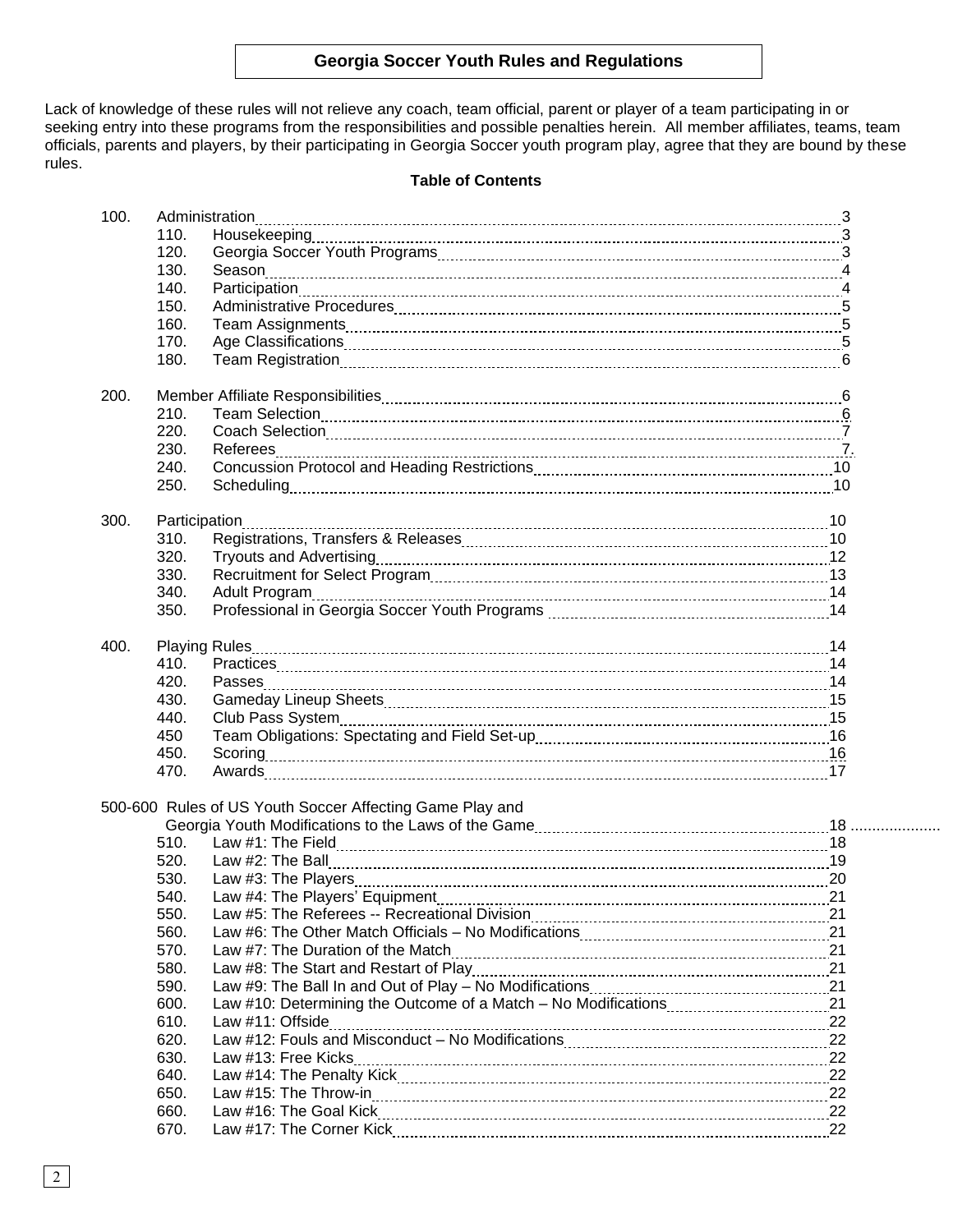| 700.             |                                                                                                                | 22 |
|------------------|----------------------------------------------------------------------------------------------------------------|----|
| 710.             | Sportsmanship                                                                                                  | 22 |
| 720.             |                                                                                                                |    |
| 730.             | Misconduct                                                                                                     | 24 |
| 731.             |                                                                                                                | 24 |
| 732.             | Player Misconduct [1, 25] Player Misconduct [1, 25] Player Misconduct [1, 25] Player Misconduct [1, 25] Player |    |
| 733.             |                                                                                                                |    |
| 740.             | Misconduct -- Penalties for Players, Coaches, Teams and Member Affiliates                                      | 27 |
| 750.             | Georgia State Cup Competition                                                                                  |    |
| 760.             |                                                                                                                |    |
|                  |                                                                                                                |    |
| 800-900 Glossary |                                                                                                                |    |
| 810.             |                                                                                                                |    |
| 820.             |                                                                                                                | 30 |
| 830.             |                                                                                                                |    |
| 840.             |                                                                                                                |    |
| 850.             |                                                                                                                | 30 |
| 860.             |                                                                                                                |    |
| 870.             |                                                                                                                |    |
| 880.             |                                                                                                                |    |
| 890.             |                                                                                                                |    |
| 900.             | Transfer                                                                                                       |    |
| 910.             |                                                                                                                | 31 |
| 920.             |                                                                                                                |    |
| 930.             |                                                                                                                |    |
| 940.             |                                                                                                                | 31 |
| 950.             |                                                                                                                |    |
|                  |                                                                                                                |    |

## **100. ADMINISTRATION**

- **110. Housekeeping:** Georgia Soccer staff has the authority to renumber the Georgia Soccer Youth Rules & Regulations and to update nomenclature that has changed because of sponsorship change or division/program name change.
- **120. Georgia Soccer Youth Programs:** The Georgia Soccer Youth Select Programs Divisions (Athena plus Academy girls and Classic plus Academy boys), Recreational Programs, and National League Piedmont Conference are the responsibility of the respective Georgia Soccer Representatives. Each representative will appoint a committee, subject to approval of the Georgia Soccer VP-Youth, to administer their program. The Representative shall serve as the program chairman. A list of each committee's membership stating name, age group represented, position, and contact information shall be available for all member affiliates. Each Committee shall be given wide discretionary authority to administer the program as long as same is consistent with the rules and policies set by member affiliates and directives from the Georgia Soccer Board of Directors in the operation of their duties. Each Committee shall be directly responsible to the Georgia Soccer Board of Directors in the operation of their duties.
	- **120.1 Recreational:** The Recreational Program is a developmental soccer program for all youth players. The member affiliate accepts as participants any eligible youths, without regard to skill level (subject to reasonable terms of registration).

The use of tryouts, invitations, recruiting or similar process to roster players to any recreational team on the basis of talent or ability is prohibited. Recreational players may not be "cut" from the team.

A system for rostering players to teams must be used to establish a fair and balanced distribution of playing talent among all teams participating in the same age group within the member affiliate.

**120.1a** To further enhance the Recreational Program, Georgia Soccer supports US Youth Soccer's teaching philosophy with respect to small-sided soccer in 04U, 06U, 08U, 10U, and 12U. This philosophy allows the game to be the teacher by maximizing each player's touches on the ball and encourages all the players to develop their skills in all positions. Further, the philosophy discourages intense competition until the older age groups.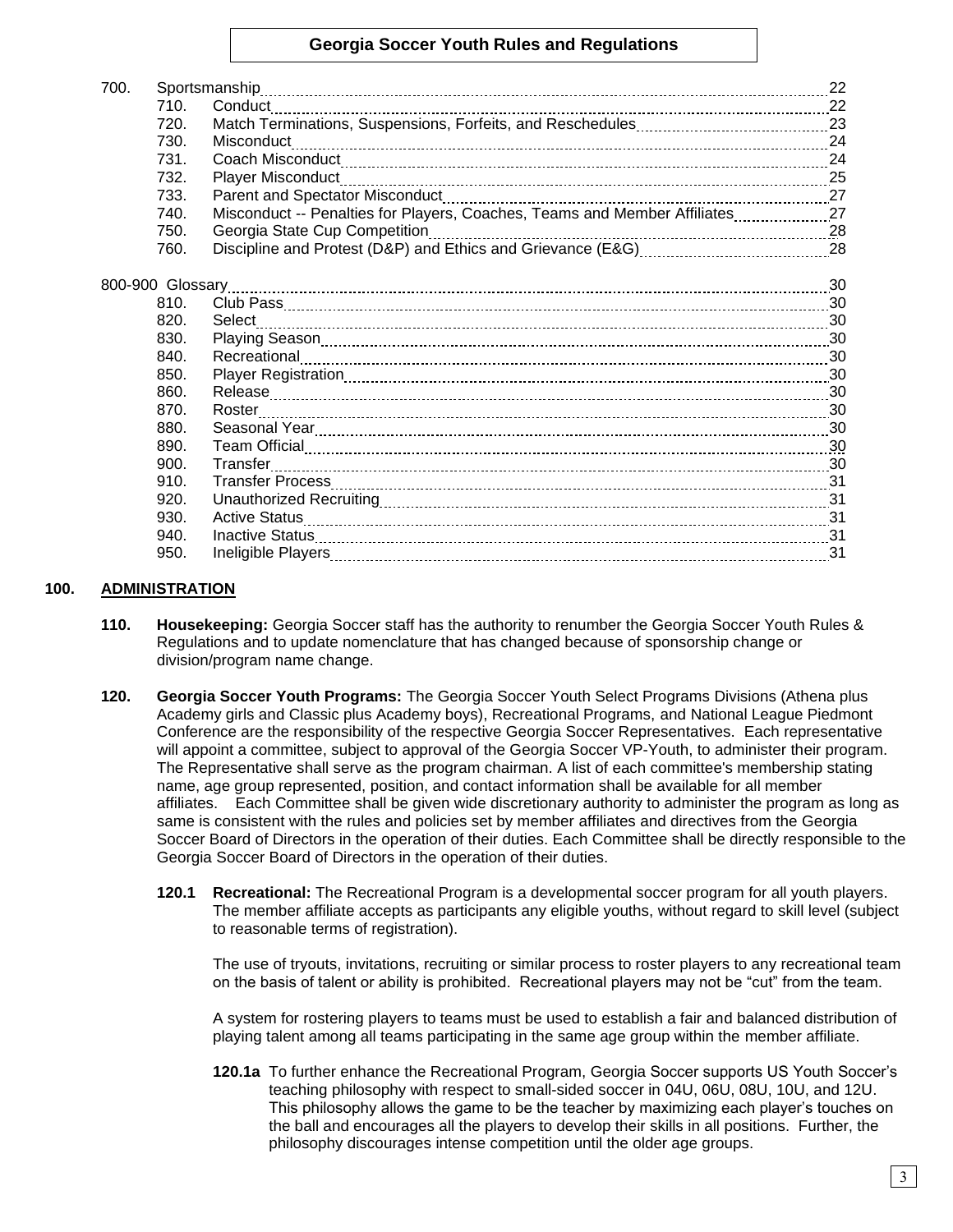**120.1b** Types of recreational games

**In-House** Single affiliate internal teams play each other. Scheduling of games is done by the affiliate. **Inter-affiliate** Two affiliates play each other. Scheduling of games is done by the affiliates. **RIAS (Recreation Inter-affiliate Scheduled)** All affiliates are scheduled by Georgia Soccer.

- **120.2 Athena:** The Athena Program is the select program for girls' teams, as girls' teams are defined by US Youth Soccer.
- **120.3 Classic:** The Classic Program is the select program for boys' teams, as boys' teams are defined by US Youth Soccer.
- **120.4 Academy:** The Academy Program is the select developmental program for boys' and girls' teams from 09U through 12U.
- **120.5 National League Conferences:** The National League Conferences and Georgia Premier League (GPL) are pathways to national-level play for 13U, 14U, 15U, 16U, 17U, 18U, and 19U boys' and girls' teams.
- **120.6 Non-Traditional:** A non-traditional program is one that does not meet the normal parameters of youth play within Georgia Soccer. Teams playing within a school, church or other such group could meet the definition of being non-traditional. If an affiliate offers non-traditional type play, none of the teams within that affiliate may play in any of the other Georgia Soccer youth programs, nor may they play in any Georgia Soccer sanctioned tournaments which are geared toward traditional teams. Georgia Soccer will not administer non-traditional play.
- **120.7 Home Team:** Team listed first on a schedule

#### **130. Season**

- **130.1** The US Youth Soccer Seasonal Year runs from September 1 through August 31 of the following calendar year and shall comprise two seasons of play: Fall and Spring.
- **130.2** The Fall season of play commences with the first league game of the Fall season and terminates with the end-of-season date published by Georgia Soccer.
- **130.3** The Spring season of play commences with the first league game of the Spring season and terminates with the end-of-season date published by Georgia Soccer.
- **130.4** Select: The number of games and length of the playing seasons shall be determined by the select committee. The select committee shall provide for play in both Fall and Spring. The select committee will not schedule matches in conflict with the Georgia Soccer President's Cup or the Georgia Soccer State Cup - Youth where applicable.

#### **140. Participation**

- **140.1** Each member affiliate participating in Academy, Athena or Classic play must have a minimum of one registered recreational player for every registered select player. Member affiliates not in compliance will be subject to review and/or sanction by the Georgia Soccer Board of Directors which could include: suspension of affiliate, probation of affiliate, Georgia Soccer youth tournament play restrictions and fines.
- **140.2** Teams must meet published "Team Declaration" deadlines. Failure to meet the deadline may result in non-acceptance of a team. If a team is accepted by the Playing Division Chair, a late fee will be applied.
- **140.3** Select Programs: A condition of entry of a team is field and referee availability in proportion to the number of teams entered. Teams for which member affiliates are not able to provide the required fields and referees may not be admitted. Failure to provide fields and referees may result in the removal of teams from the select program.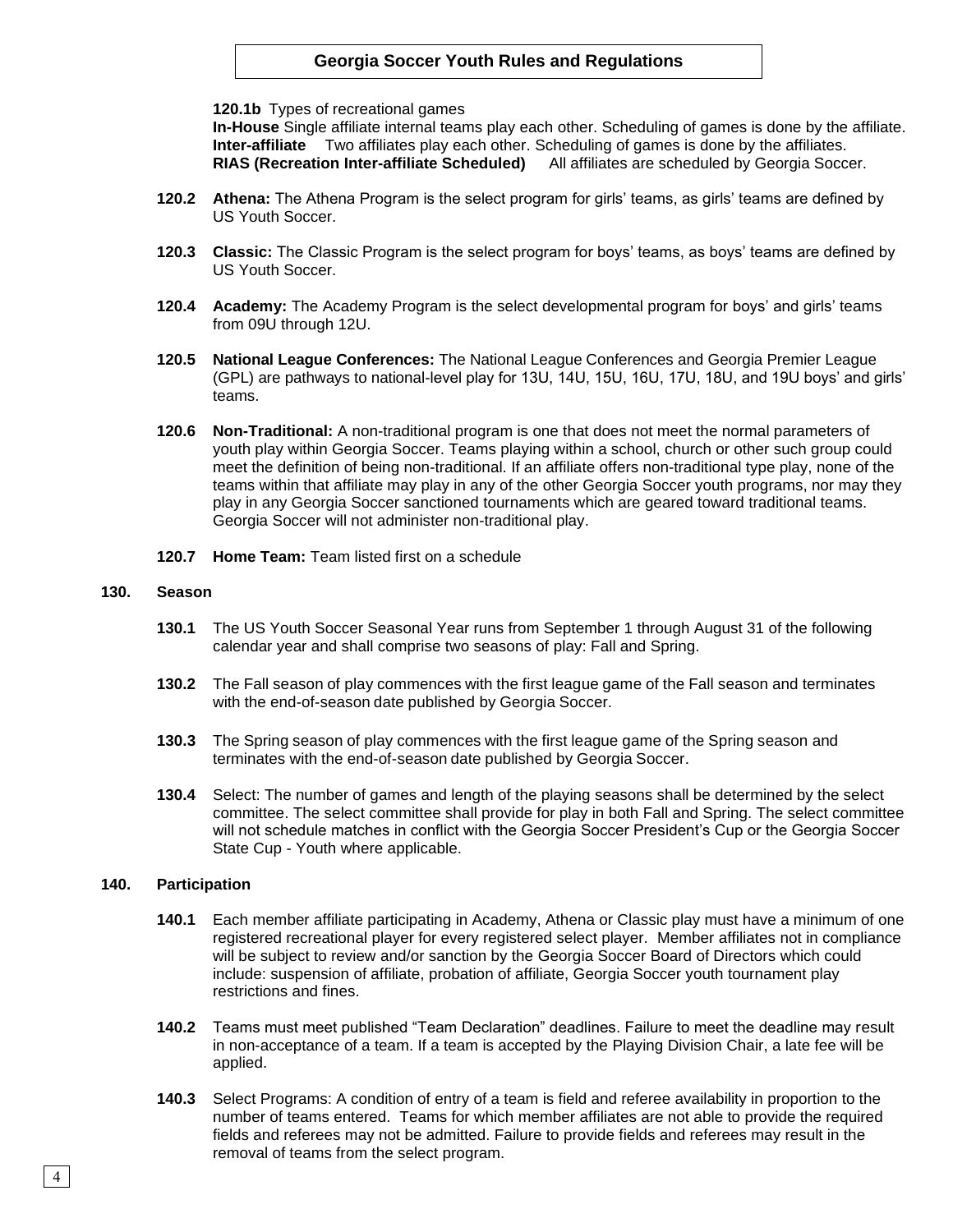## **150. Administrative Procedures**

- **150.1** Any questions on rules, policies, and procedures of select divisions should be addressed to that division's committee for resolution.
- **150.2** Recreational: All RIAS (recreational inter-affiliate scheduled) scheduling functions shall be performed under the auspices and subject to the approval of the Georgia Soccer Director of Youth Recreation and/or the Youth Recreation Committee.
- **150.3** The Youth Recreation Committee will ensure that all member affiliates have the ability to interschedule in a practical manner and will be subject to final review and approval of the Georgia Soccer Director of Youth Recreation to guarantee participation.
- **150.4** Scheduling and other administrative duties required for the coordination of each Select Age Group will be performed by the respective Age Group Coordinator.

### **160. Team Assignments**

- **160.1** Team assignments into playing divisions and age groups by the respective committees shall be final and are not subject to appeal.
- **160.2** A team may request to play in an older age group, but not in a younger one. This request must be approved by the Select Committee.
- **160.3** The Select Committee will assign teams to appropriate playing divisions at the start of each season (i.e. - Fall & Spring), according to the following guidelines:
	- **160.3a** The number of teams in each division will be determined by the Select Committee and cannot be appealed.
	- **160.3b** Placement for 13U and 14U select teams will be determined by points accumulated during the previous season (i.e., either Fall or Spring). For these teams, relegation and promotion between divisions will occur twice a year and will be based upon the points standings from the previous season.
	- **160.3c** Placement for 15U and older select teams will be determined by points accumulated during the Fall. For these teams, relegation and promotion between divisions will occur once a year and will be based upon the points standings from the Fall season.
	- **160.3d** Select teams must maintain a majority of players from the previous season to maintain their slot unless their roster has like players to maintain the majority.
	- **160.3e** The Select Committee can modify these requirements where, in its judgment, compelling considerations justify it. (One example: National League Piedmont Conference or National League teams returning to state competition)
	- **160.3f** If one member affiliate merges with another in its entirety, the slot(s) assigned to that member affiliate's Select team(s) will not be vacated, but retained by the merged entity if the team or teams meet all other Rules and provisions.

## **170. Age Classifications**

- **170.1 Team Age Classification**
	- **170.1a RECREATIONAL:** Age groups will be: 04U, 06U, 08U, 10U, 12U, 14U, 16U, 18U, and 19U.
	- **170.1b ATHENA:** Age groups will be: 13U, 14U, 15U, 16U, 17U, 18U, and 19U.
	- **170.1c CLASSIC:** Age groups will be: 13U, 14U, 15U, 16U, 17U, 18U, and 19U.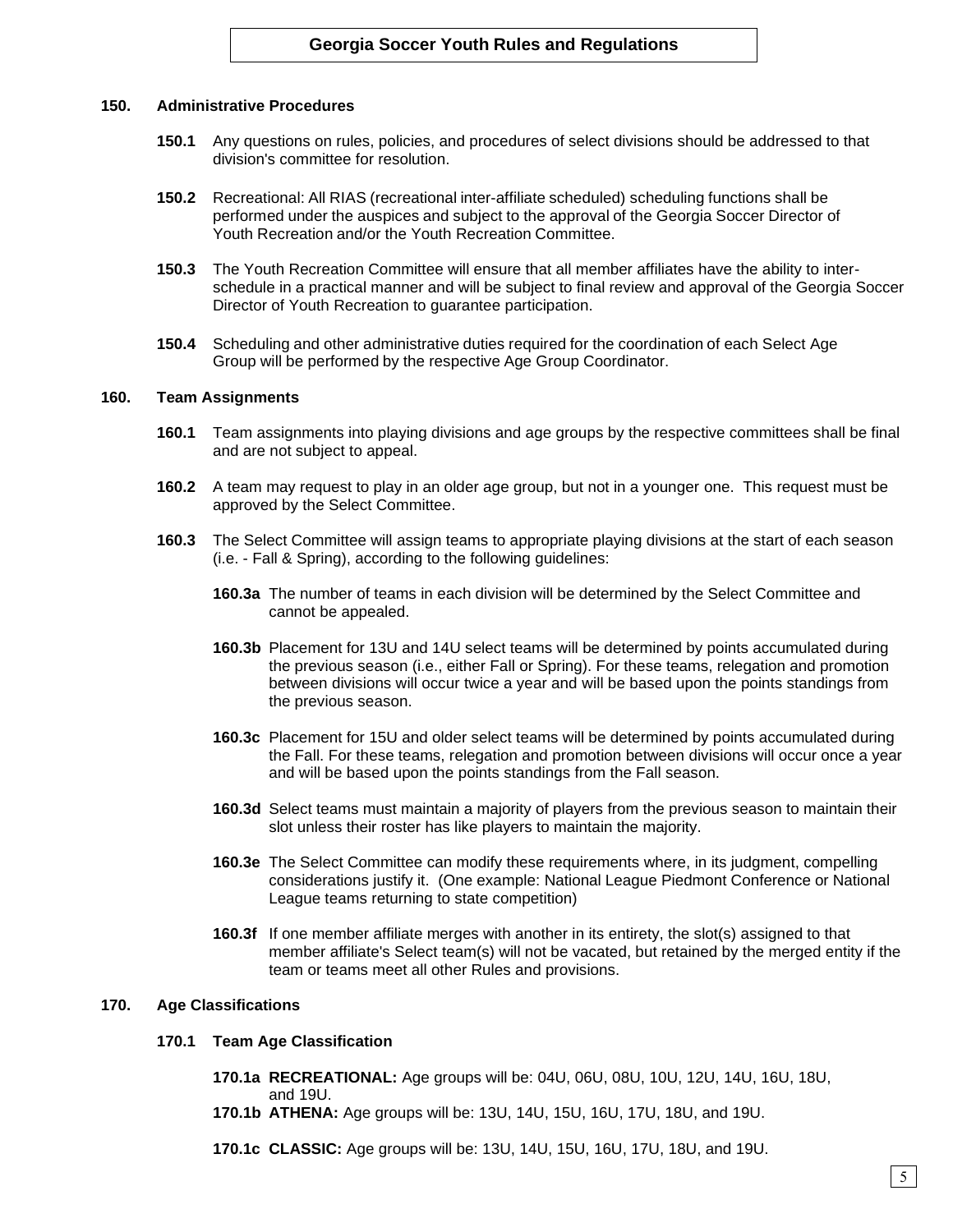## **170.2 Player Age Classification**

- **170.2a** Player classification for the soccer year shall be determined based on the official age group chart of Georgia Soccer-Youth.
- **170.2b** A player may play on an older age team, but may not play on a younger age team.
- **170.2c** Proof of age must be presented if deemed necessary. Proof of age shall consist of a birth certificate, a Uniformed Services Identification and Privilege Card (DD Form 1173) issued by the uniformed services of the United States, a birth registration issued by an appropriate government agency or board of health records, a passport, an alien registration card issued by the United States Government, a certificate issued by the Immigration and Naturalization Service attesting to age, a current driver's license, an unexpired federal, state, or local government identification card (if documentation of date of birth is required), or a certification of a United States citizen born abroad issued by the appropriate government agency. Hospital, baptismal, or religious certificates will not be accepted.
- **170.2d** For regular-season play, once rostered to a team, a player is considered to be the age of that team.

### **180. Team Registration**

.

- **180.1** Only teams properly registered with member affiliate of Georgia Soccer Youth may be entered in the select programs or recreational divisions.
- **180.2** Players may be registered with only one team at any given time, except where specifically allowed by Georgia Soccer Youth Rules and Regulations.

#### **180.3 Restrictions**

### **180.3a Roster Size**

|                              |    | 13U to 19U 11U to 12U | 09U to 10U | 04U to 08U |
|------------------------------|----|-----------------------|------------|------------|
| Maximum Roster               | 22 | 18                    | 14         |            |
| Minimum Roster               | 11 | 9                     |            | 4          |
| Maximum on Field             | 11 | 9                     | 7          | 4          |
| <b>Game Day Lineup Sheet</b> | 18 | 16                    | 12         | 8          |

**180.3b** No indoor team shall be allowed with less than 5 registered players at any given time.

**180.4** Electronic Registration: All affiliates must submit registrations electronically to Georgia Soccer no later than the date designated and published by Georgia Soccer. Failure to meet the published deadlines may prevent the teams from participating in the coming season.

## **200. MEMBER AFFILIATE RESPONSIBILITIES**

### **210. Team Selection**

- **210.1** Each individual member affiliate will be responsible for selecting its teams for play in the Select Division Programs.
- **210.2** Team formations shall comply with all rules of Georgia Soccer Youth as amended.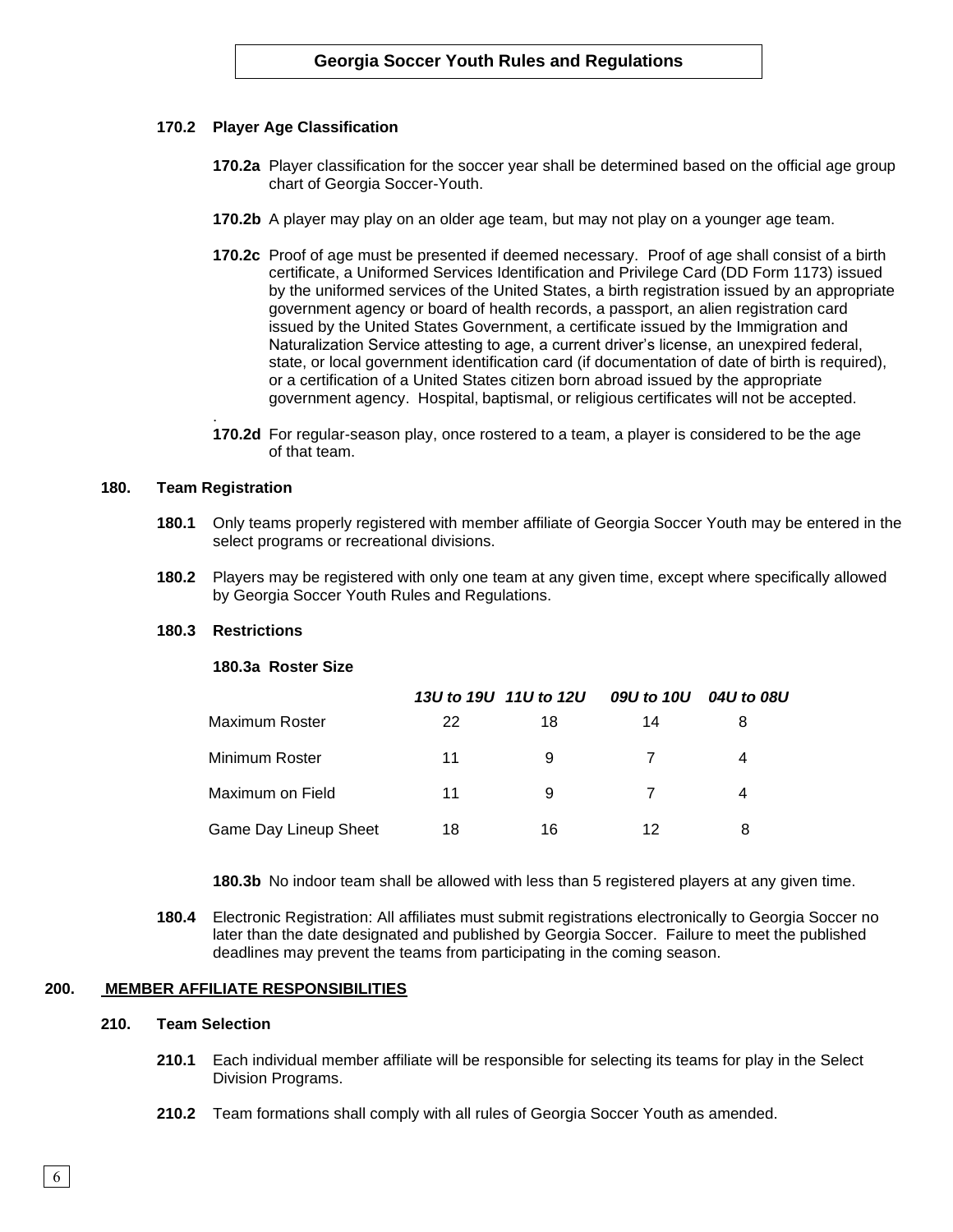# **220. Coach Selection**

- **220.1** Each member affiliate is responsible for the selection of coaches for its teams.
- **220.2** It is recommended that all recreation program coaches meet a *minimum* coaching license as follows: Age Group License Level

| $1.90$ viver | --------------                                         |
|--------------|--------------------------------------------------------|
| 04U - 08U    | USSF Grassroots 4y4 License or Rec G 6U/8U Certificate |
| 10U          | USSF Grassroots 7y7 License or Rec F Certificate       |
| 12U          | USSF Grassroots 9v9 License or Rec F Certificate       |
| 14U - 19U    | USSF Grassroots 11v11 License or Rec E Certificate     |
|              |                                                        |

- **220.3** All select team head coaches must meet a *minimum* coaching license requirement as follows: Program Division **License** Level Academy 09U – 10U USSF Grassroots 7v7 or USSF E Academy 11U – 12U USSF Grassroots 9v9 or USSF E Athena A & B USSF National D Athena Division below B USSF Grassroots 11v11 License or USSF E Classic I & II USSE National D Classic Division below II USSF Grassroots 11v11 License or USSF E
- **220.4** When coaches move from one program division level to another, they have a one-year grace period to attain the required level license. [Example: Recreational to Classic IV or Athena D, Athena C to Athena B, Classic III to Classic II].
	- **220.4a** Coaches found to be in violation will be suspended from coaching until such time as they obtain the proper license. Member affiliates shall not designate an individual with the proper license as the coach simply to circumvent the intent of this rule. It is the responsibility of the member affiliate to insure that its coaches are properly licensed. Clubs/Associations shall provide a list signed by a club/association official of select teams and their coaches and trainers and license level of each on the date select team declarations are due. Failure to do so may result in the member affiliate's not being allowed to participate in the select programs.
- **220.5** All coaches, assistant coaches, and other team officials of Georgia Soccer youth select and RIAS teams will be required to have current US Youth Soccer passes provided through Georgia Soccer; these must be either paper or digital. No more than four such cards per team--or four per every 12 players where a player pool is used for academy rostering-- will be issued. The card shall indicate the current license level of the holder, if appropriate. The card shall be presented to the referee with the player cards to properly identify the coach(es) of the team.
	- **220.5a** To be valid, paper passes must have a recent picture of the individual permanently affixed and must be laminated.
	- **220.5b** To be valid, digital passes must be accessed through Affinity Sports (ADG) and have a recent picture of the individual.
	- **220.5c** In the absence of a credentialed coach, an adult 18 years old or older with a photo ID may assume the duties as game-day coach.
	- **220.5d** Any individual dismissed from a team technical area will be treated as a coaching official for that team.

## **230. Referees**

- **230.1** Every team has the right to a neutral referee and assistant referees.
	- **230.1a** No referee or assistant referee shall officiate a game in which a relative is coaching or playing unless both coaches provide their specific prior consent by signing both game day lineup sheets. (04U, 06U and 08U are exempt from this rule.)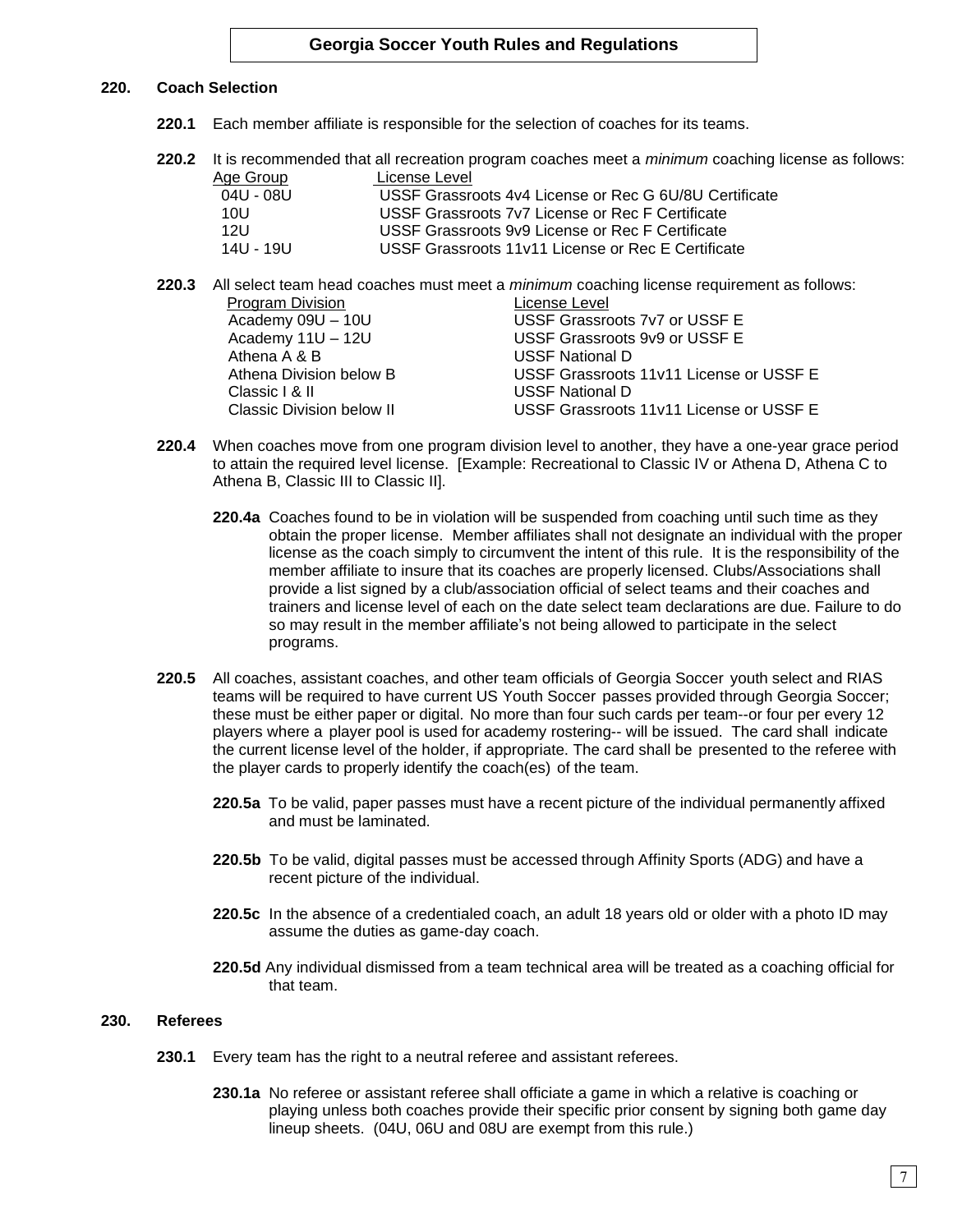**230.1b** No referee or assistant referee shall officiate a game where they were a recent (within 1 year) member or coach of either team unless both coaches provide their specific prior consent by signing both game day lineup sheets. (In-house recreational games/play are exempt from this rule.)

| 230.1c     |                                   |                     |            |                         |                  |
|------------|-----------------------------------|---------------------|------------|-------------------------|------------------|
| Game       | <b>Recreational</b>               | <b>Recreational</b> | Game       | <b>SELECT</b>           | <b>SELECT</b>    |
| Age        | <b>Center</b><br><b>Assistant</b> |                     | Age        | <b>Center</b>           | <b>Assistant</b> |
|            | <b>Min</b><br><b>Required</b>     | Min<br>Recommended  |            | Min.<br><b>Required</b> | Min<br>Recommend |
|            | Age                               | Age                 |            | Age                     | Age              |
| 4U         | 5                                 | <b>XXX</b>          | 4U         | <b>XXX</b>              | <b>XXX</b>       |
| 5U         | 6                                 | <b>XXX</b>          | 5U         | <b>XXX</b>              | <b>XXX</b>       |
| 6U         | $\overline{7}$                    | <b>XXX</b>          | 6U         | <b>XXX</b>              | <b>XXX</b>       |
| 7U         | 8                                 | <b>XXX</b>          | 7U         | <b>XXX</b>              | <b>XXX</b>       |
| 8U         | $\boldsymbol{9}$                  | <b>XXX</b>          | 8U         | <b>XXX</b>              | <b>XXX</b>       |
| 9U         | 10                                | 10                  | <b>9U</b>  | 10                      | 10               |
| <b>10U</b> | 11                                | 10                  | <b>10U</b> | 11                      | 10               |
| <b>11U</b> | 12                                | 11                  | <b>11U</b> | 12                      | 11               |
| <b>12U</b> | 13                                | 11                  | <b>12U</b> | 13                      | 11               |
|            |                                   |                     |            |                         |                  |
| <b>13U</b> | 14                                | 11                  | <b>13U</b> | 14                      | 13               |
| <b>14U</b> | 15                                | 11                  | <b>14U</b> | 15                      | 13               |
| <b>15U</b> | 16                                | 12                  | 15U        | 16                      | 14               |
| <b>16U</b> | 17                                | 12                  | <b>16U</b> | 17                      | 14               |
| <b>17U</b> | 18                                | 14                  | <b>17U</b> | 18                      | 15               |
| <b>18U</b> | 19                                | 15                  | <b>18U</b> | 19                      | 15               |
| <b>19U</b> | 20                                | 16                  | <b>19U</b> | 20                      | 16               |

| Game       | <b>SELECT</b> | <b>SELECT</b>    |
|------------|---------------|------------------|
| Age        | <b>Center</b> | <b>Assistant</b> |
|            | Min.          | Min              |
|            | Required      | Recommended      |
|            | Age           | <b>Age</b>       |
| 4U         | <b>XXX</b>    | <b>XXX</b>       |
| 5U         | <b>XXX</b>    | <b>XXX</b>       |
| 6U         | <b>XXX</b>    | <b>XXX</b>       |
|            |               |                  |
| <b>7U</b>  | <b>XXX</b>    | <b>XXX</b>       |
| 8U         | <b>XXX</b>    | <b>XXX</b>       |
|            |               |                  |
| 9U         | 10            | 10               |
| <b>10U</b> | 11            | 10               |
| <b>11U</b> | 12            | 11               |
| <b>12U</b> | 13            | 11               |
|            |               |                  |
|            |               |                  |
| <b>13U</b> | 14            | 13               |
| <b>14U</b> | 15            | 13               |
| <b>15U</b> | 16            | 14               |
| <b>16U</b> | 17            | 14               |
| <b>17U</b> | 18            | 15               |
| <b>18U</b> | 19            | 15               |
| <b>19U</b> | 20            | 16               |

- **230.1d** In cases where a team has protested and won the game based upon the violation of any of the rules 230.1a – 230.1c, the Playing Division Committee shall make a determination on the outcome of the game based upon the recommendation of the Discipline and Protest Committee. Outcome decisions will be that the game stands as played, is replayed in its entirety, or is charged as a forfeit. If the game is ordered to be replayed, the Playing Committee Division has the authority to determine where the game will be played and which team will bear the cost of the referees.
- **230.2** The individual member affiliates are responsible for providing referees, playing fields and times.
	- **230.2a** In the event the appointed referee fails to appear within 30 minutes of the scheduled kickoff time, one of the assistant referees who are present, qualified, and age appropriate, shall become the referee.
	- **230.2b** In the event that neither assistant referee agrees to take charge, the coaches may agree upon a volunteer referee.
	- **230.2c** If no such agreement is reached, the game will be postponed.
	- **230.2d** In the event a referee becomes ill during the game, the above procedure shall be followed.
	- **230.2e** If the game is postponed, both team officials should notify their age group coordinator and division chair.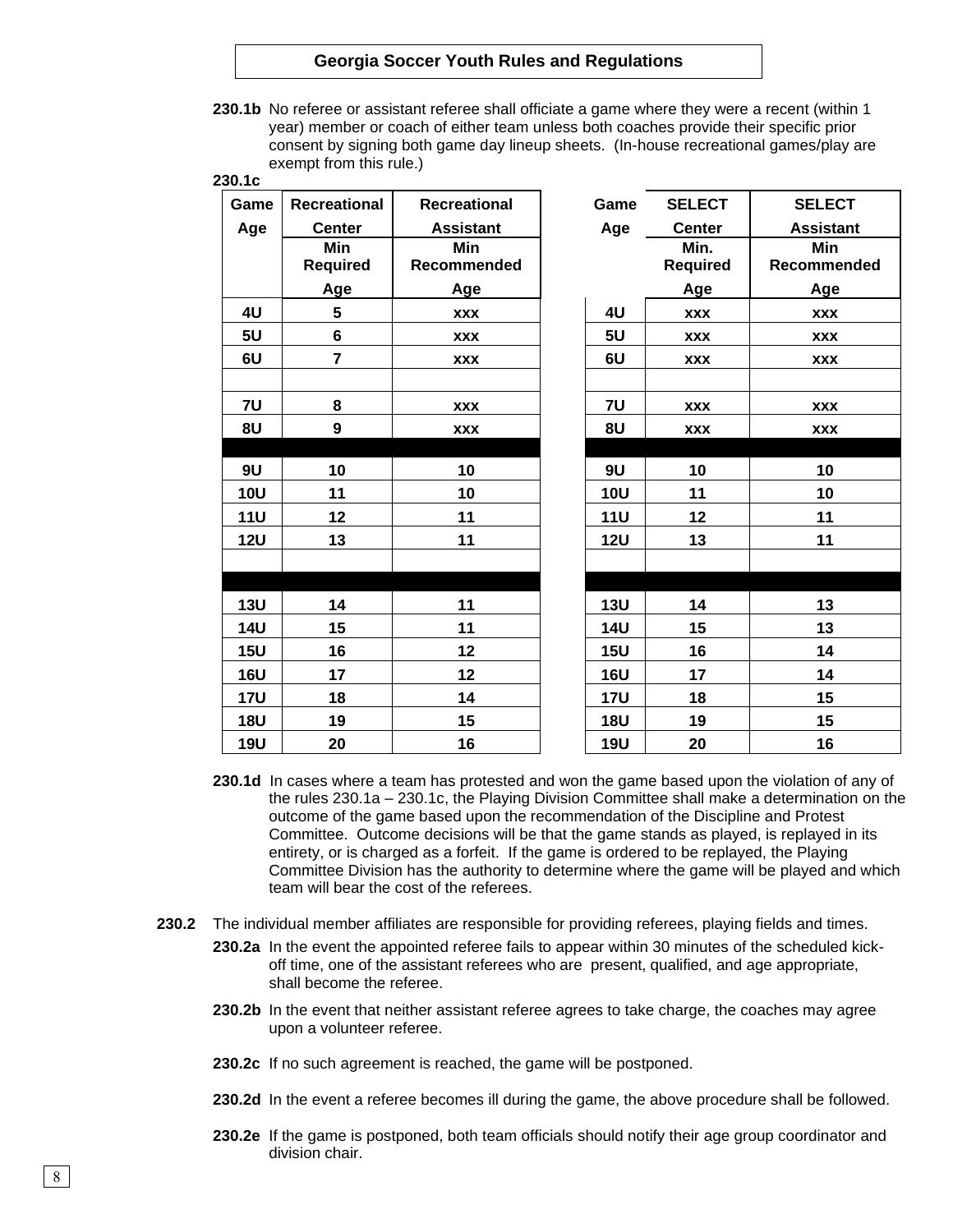- **230.3** The dual system (i.e., two referees) of refereeing is not approved for Georgia Soccer youth games.
- **230.4** Reporting violations rests with the visiting team official and should be referred in writing to the appropriate Division Committee or for Recreational games, to the home member affiliate.
- **230.5** The referee(s) is in complete charge of the field and adjacent areas from the time the referee arrives at the game site until the referee departs. The referee is empowered to:
	- **230.5a** Rule on what equipment or accessories are considered dangerous.
	- **230.5b** Issue cautions, send offs, and dismissals for the entire period.
	- **230.5c** Terminate a game for team official, player or spectator misconduct.
	- **230.5d** Refuse to allow the game to be played if in the referee's judgment, the field is unplayable due to length of the grass, inadequate lines, or other impediments.
	- **230.5e** The referee may depart the area certain of receiving his/her fee.

#### **230.6 Recreational Programs**

- **230.6a** 04U through 19U: For games not scheduled by Georgia Soccer, each member affiliate reserves the right to determine whether to use certified referees, club linesmen, team officials, or parents.
- **230.6b** 10U through 19U: For RIAS (Recreation Inter-affiliate Scheduled) games, each member affiliate shall provide at least one certified referee, and it is strongly recommended that two certified assistant referees be utilized as well.

### **230.7 Academy Programs**

- **230.7a** 09U and older: Each member affiliate shall provide at least one certified referee for each game scheduled on its own fields.
- **230.7b** 09U and older: Member affiliates are encouraged to provide assistant referees for all games.

#### **230.8. Select Programs Divisions**

- **230.8a** Each member affiliate shall provide three currently certified USSF referees for each 13U and older home match.
- **230.8b** The referee will be a minimum of 1 year of age above the maximum eligible playing age of the age group to be officiated.
- **230.8c** Subsequent to the third reported violation of a member affiliate's using an underage referee (i.e., center official), the home member affiliate will be assessed a penalty for each violation that has occurred during the playing season.
- **230.8d** At the conclusion of each playing season, each member affiliate shall pay a fine per official for each occasion in which (a) a game was played but a registered official was not used as a referee or assistant referee, or (b) a game was postponed, but not in accordance with the rules of the appropriate division.
- **230.8e** Member affiliate fines due under this provision shall be paid before any of that affiliate's teams shall be registered in the select programs divisions for the following season.
- **230.9.** If a member affiliate knows in advance that 3 certified and qualified referees will not be available for a select game, the game may be rescheduled with approval of the appropriate program committee. This approval will require appropriate communication with the member affiliate's referee assignor.
	- **230.9a** If a game is postponed for failure to provide required officials within the time limit for a Georgia Soccer Youth Select Program Division game, the following criteria will apply.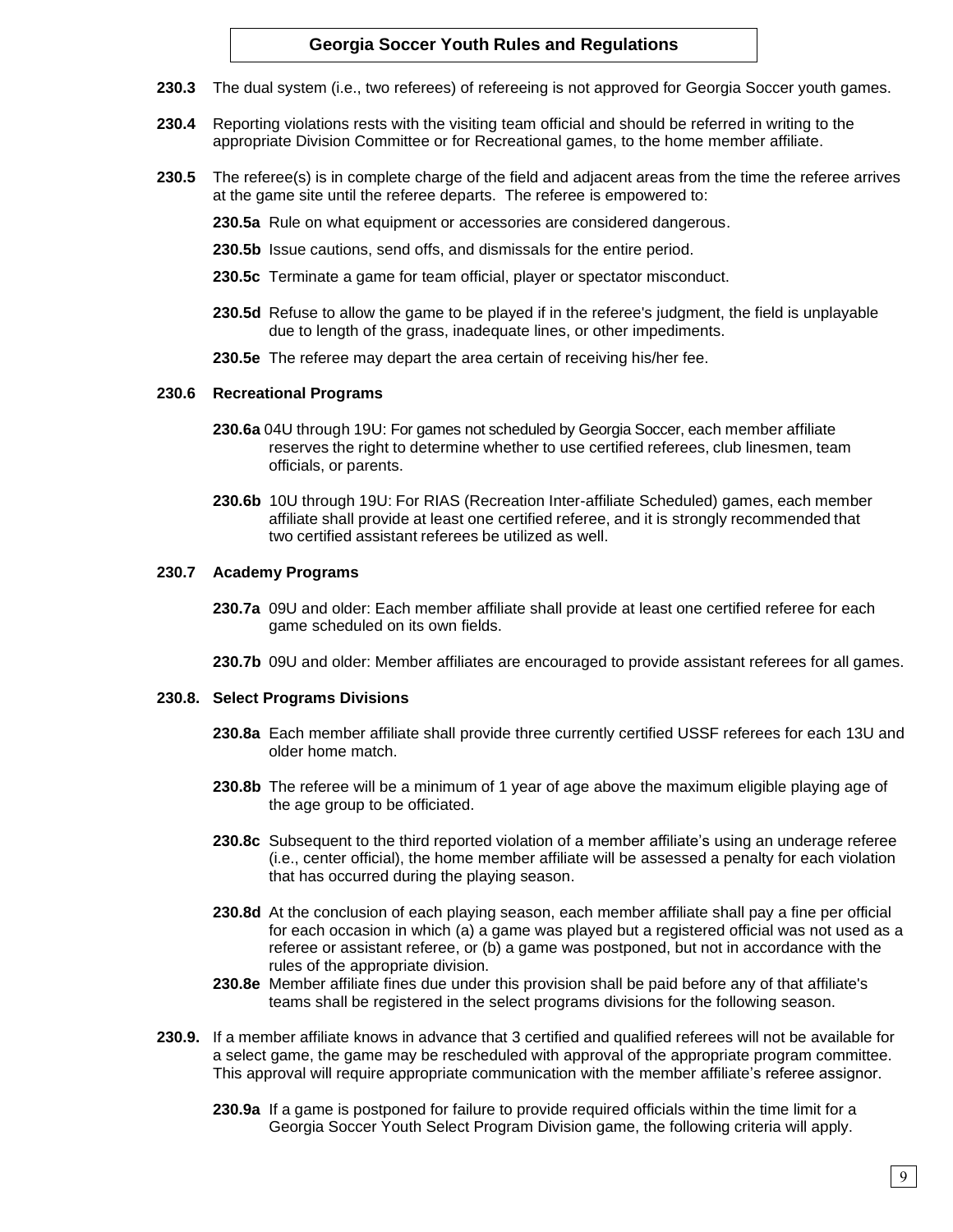- **230.9b** The game will be replayed at the home field of the original visiting team.
- **230.9c** In addition, the original home member affiliate will be provided by email the cost of the referees & assignor fees by the original away member affiliate. With an email agreement from the original home member affiliate to pay for the referees, the AGC will reschedule the game. The original home member affiliate is required to make payment prior to the game starting on match day. Failure to pay prior to game being played, the original home member affiliate will forfeit the game.
- **230.9d** A game cannot be played under protest due to the lack of the required number of certified referees. If a team official agrees to play/continue play once they become aware of the number and types of referees (certified versus club), the team official gives up the right to protest the game based on the number and types of referees. It is recommended that when choosing the club line person, the visiting team be given first right of refusal. Both team officials must provide their specific prior consent by signing both game day lineup sheets prior to play continuing. This does not eliminate the right to protest other misapplications of the rules.

## **240. Concussion Protocol and Heading Restrictions**

**240.1** Per U.S. Soccer's Concussion Initiative, if a player is suspected to have a head injury the referee is instructed to stop play to allow for treatment/evaluation as needed.

240.1a If there is no referee in 4v4, this responsibility falls to the team officials and parents involved.

- **240.2** Per Georgia Soccer Youth Rules, the player must leave the field of play for additional evaluation; a substitution may be made in that moment.
- **240.3** The player with the suspected head injury may not return to the game unless a Health Care Professional (HCP) or Certified Athletic Trainer (ATC) has cleared the player
- **240.4** Any team official or parent insisting on returning the player to the game without approved clearance will result in the referee ending the game.

## **240.5 Heading**

**240.5a** Deliberate or accidental heading is not allowed in 11U and below games. If a player deliberately or accidentally heads the ball in a game, an indirect free kick should be awarded to the opposing team from the spot of the offense. If the deliberate or accidental header occurs within the goal area, the indirect free kick should be taken on the goal area line parallel to the goal line at the nearest point to where the offense occurred.

**240.5b** Heading is allowed in games 12U and older without limitations.

## **250. Scheduling**

- **250.1** Each member shall appoint a field scheduler/assignor, who will be responsible for assignment of time and field for each of their select and RIAS teams' home games and will update each time/field assignment in the scheduling system.
- **250.2** Each member will be required to have the first month of games scheduled and posted to the Georgia Soccer website no later than midnight the Sunday before the season starts. The rest of the season's schedule will be assigned and posted no later than 10 a.m. the Monday following the opening weekend of the season. Failure to do so may result in the loss of home games.

## **300. PARTICIPATION**

## **310. Registrations, Transfers, and Releases**

## **310.1 Recreation Programs**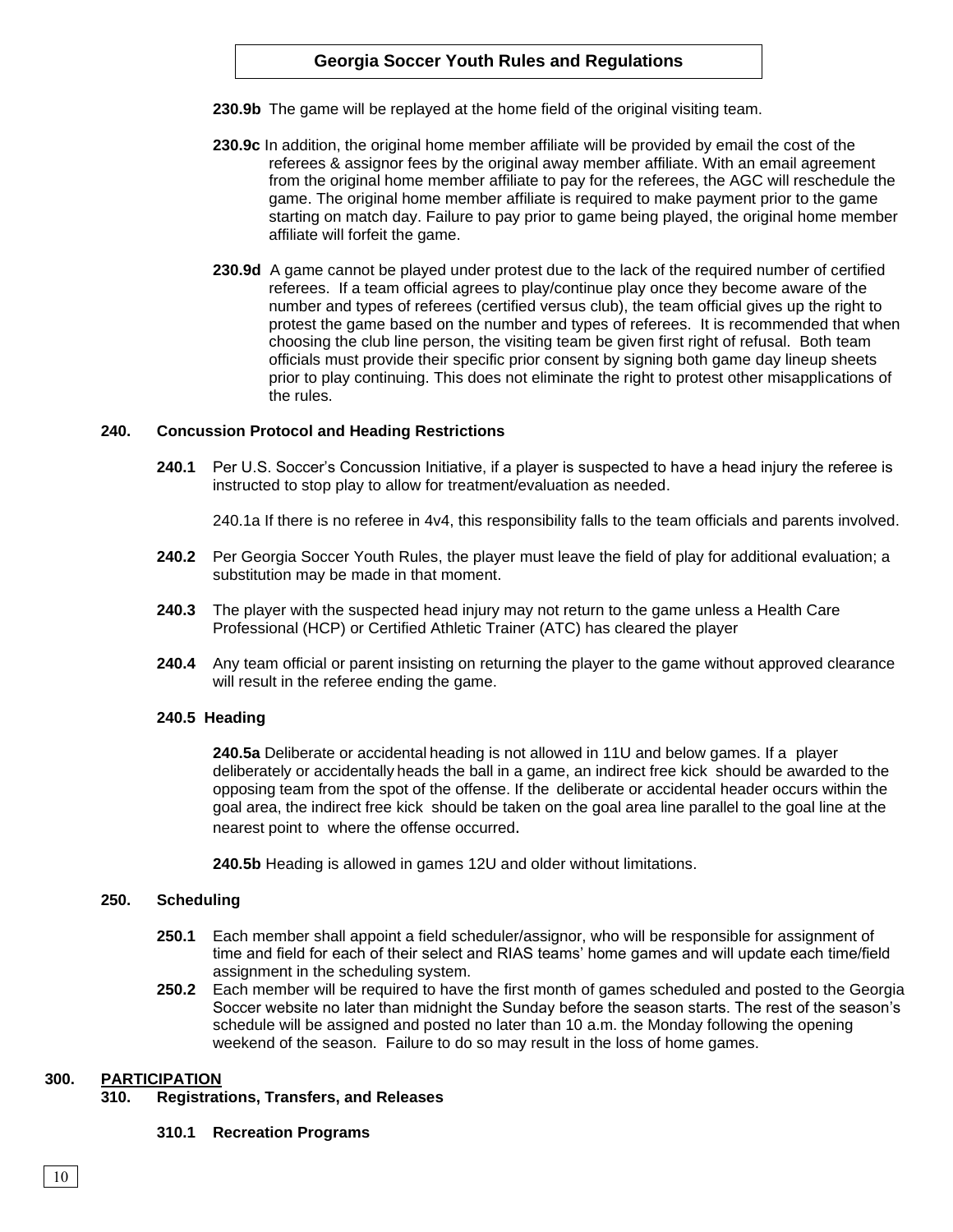- **310.1a** Once a recreational player has registered with a member affiliate, the player is bound to that member affiliate for the specified playing season (fall or spring) and until his/her team's postseason commitments are completed.
- **310.1b** Once a recreational player is rostered to a team, and the team has been activated, an approved transfer is required to move a player to another team during the playing season. A transfer is not required when changing to another member affiliate after the playing season, between the fall and spring playing seasons, or between the spring and fall playing seasons.
- **310.1c** For tournament purposes, a recreational player may play with another team as a guest player within the rules of the given tournament. Invitations to players listed on valid rosters for out-of-league play, such as indoor or guest player, must be initiated by the requesting coach through the player's current coach.

## **310.2. Select Programs**

- **310.2a.** Once a select program player has registered with a member affiliate, the player is bound to that affiliate until the end of the year for which the registration applies.
- **310.2b** Once a select program player is registered with an affiliate and rostered to a team, a transfer is required to move to a team in another member affiliate (inter-affiliate) during that seasonal year; however, a player who is released from his/her team may not transfer to a team in another member affiliate until his/her team's full year commitments are completed, including State Cup, unless the transfer request has been approved by all parties.
- **310.2c** A player may be released from his/her team at any time and will be put on inactive status with Georgia Soccer. In order to be returned to active status during the same seasonal year, the player must go back to his/her original member affiliate and re-register or initiate a transfer request with that member affiliate.
- **310.2d** Once a select program player is registered and rostered to a team, that player's financial obligation as published by the member affiliate and accepted by the player must be satisfied before a transfer will be considered. (See Glossary for Definition of Registration.)
	- 1. Select players are limited to one transfer to another Select team per seasonal year; this includes intra-affiliate transfers. The Georgia Soccer Registrar may approve an additional transfer in order to allow a Select player to participate when otherwise the player may not have the opportunity.
- **310.2e** If a player believes he/she has an extraordinary reason to transfer outside of the parameters stated above, then the player must submit written notification of appeal with the rationale for consideration to the Georgia Soccer Registrar's Committee. Extraordinary circumstances could include but are not limited to unethical behavior by any party (to be determined by Georgia Soccer Ethics and Grievance - Youth) or significant change of address.
- **310.2f** Requests for transfers between teams in the same member affiliate (intra-affiliate transfers) will be processed at any time and require a transfer form
- **310.2g** For tournament purposes, a select program player may play with another team as a guest player within the rules of a given tournament. Invitations to players listed on valid rosters for out-of-league play, such as indoor or guest player, must be initiated by the requesting coach through the player's current coach or it is considered unauthorized recruiting. Once a coach has been contacted, he/she has the option to approve or deny the request. No player may guest play with another team without his/her current coach's and member affiliate's permission. Player is ineligible for guest play participation if there is an unserved disciplinary suspension.
	- 1. If a member ascertains that another member of the association has violated this Rule, that member is entitled to seek redress by filing a grievance with the Georgia Soccer Ethics and Grievance Committee - Youth.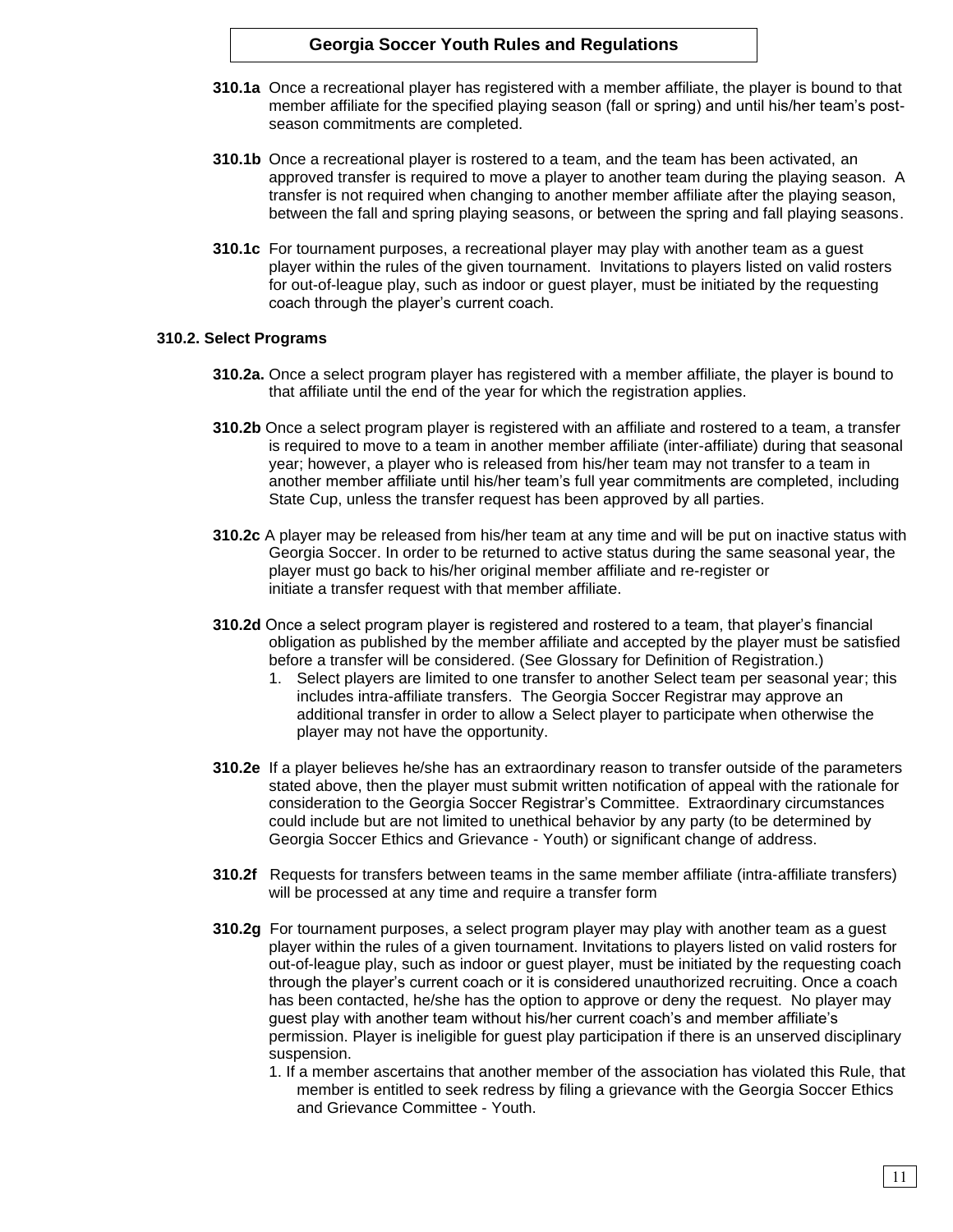- **310.2h** Unless approved by current club of record, no team shall be allowed to transfer from one member affiliate to another member affiliate during the seasonal year.
- **310.2i** Teams may not disband during a fall or spring playing season. If a team disbands during a fall or spring playing season, the member affiliate may be sanctioned as the playing program committee deems appropriate.
- **310.2j** The team official and member affiliate may request that a player be released involuntarily from a team only if a player is unable to play for one of the following reasons:
	- 1. Player had violated US Youth Soccer rules or state disciplinary rules.
	- 2. Player has moved beyond a reasonable travel distance.
	- 3. Player is injured in such a manner that he/she will be unable to participate for the remainder of the seasonal year.
	- 4. Player has abandoned team (i.e. been absent without excuse for four or more weeks). To request the release, the team official must submit a written request to the member affiliate's registrar.

### **310.3 Dual Rostering of Players**

- **310.3a** All recreational and select players may be rostered to an outdoor team and an indoor team during the same seasonal year.
- **310.3b** True 14U select program players playing up one or more age groups during the fall season will be permitted to dual roster for the spring season with a 14U select team that participated in the fall season. The secondary team (see rule **310.3d**) must participate in the same program and the same or higher division within that program (Classic I, Classic II, Athena A, Athena B etc.) as the primary team, or the equivalent thereof (subject to rule **310.3h**).
- **310.3c** Any select program player whose true playing age group is 15U and above and whose primary team does not participate in a spring season may dual roster with another team, either with its member affiliate or with another member affiliate, that is participating in the spring season (subject to rule **310.3h**).
- **310.3d** The player's fall season team will be considered the primary team, and the spring season team will be considered the secondary team. Primary team games will take precedence over all other games.
- **310.3e** If a player is rostered with both teams, that player may only participate in the Georgia State Cup with the primary team.
- **310.3f** A team that adds players through dual rostering, as in Rule #310.3b, may have its spring season record discounted by the playing program committee when it decides promotion and relegation of teams.
- **310.3g** A player registered in a non-traditional youth program may also register with a team in a Recreation, Classic, Athena or Academy program. In such instances, events related to the Recreation, Classic, Athena or Academy team will take preference over events of the nontraditional team.
- **310.3h** Before a player is dual rostered, the primary coach must be given a minimum of five days written notice of intent to dual roster. The original player ID number and profile must be used by the secondary team.

#### **320. Tryouts and Advertising**

**320.1** Player tryouts for Academy**,** Classic and Athena may not be held before the approved and published date.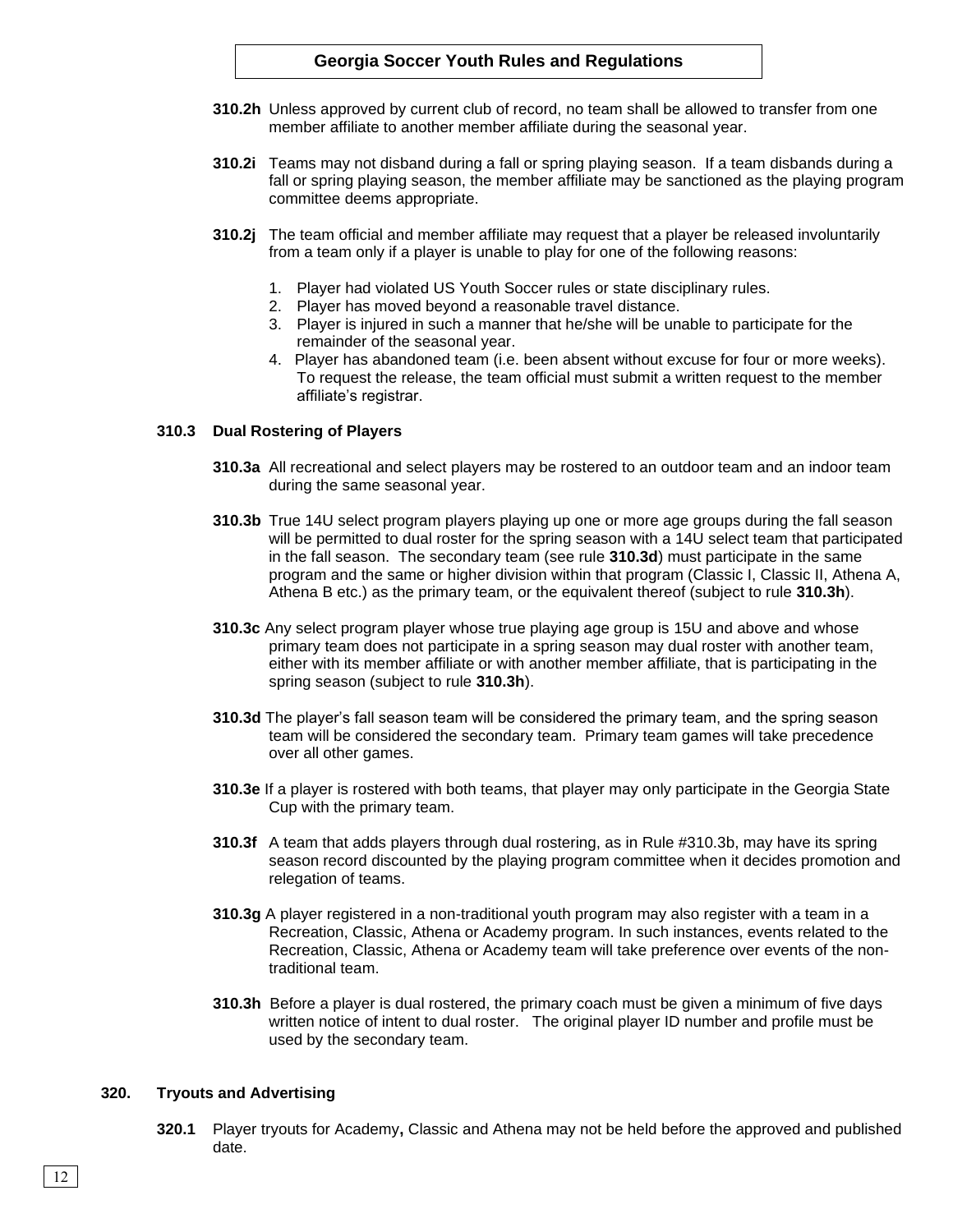**320.2** All member affiliates shall have open tryouts for all select teams. Clubs/Associations may advertise their tryout schedules in the media of their choice at any point after the tryout dates have been set by Youth Representatives to the Georgia Soccer Board of Directors.

Advertising includes marketing your association, team, camp, tournament, tryout, or event through the public media, newspapers, radio outlets, mass mailings, etc. An e-mail distribution list put together by an individual or association that includes players/families that are registered with another club does not constitute a mass mailing and is prohibited at all times even during the open recruiting period.

Mass mailing is provided to Georgia Soccer youth members by using Georgia Soccer's database, with that database sent to a certified mailing house, and the content kept confidential from the individual or association using it.

- 1. Coaches' data is available to all entities so that clubs can market their tournaments to coaches and teams.
- 2. Player data is not available to be purchased by youth clubs for any reason at any time. Player Data will be available to colleges for the purpose of marketing their team camps but will still be kept confidential via the mail house.
- 3. Clubs can mass mail to their own in-house mail list which is available to them through the registration program.
- **320.2a** The announcement/advertisement must be limited to the following: tryouts must be open to all players, the name of the club/association must be clearly stated; its business address, and telephone number, complete dates, times, places and coaches for tryout sessions may be included if available.
- **320.2b** No language can be incorporated which would deny the right or ability of any youth soccer player of the correct age to participate; or which would restrict eligibility for the team to any arbitrary prerequisites such as particular school, church, housing, subdivision, etc.; nor can the advertisement serve in any way, directly or indirectly, to coerce or threaten players to try out for a particular member affiliate's team versus another.
- **320.2c** A member affiliate may advertise for unregistered players at any time.
- **320.2d** No select program player may register with a member affiliate and be rostered to a team prior to the signing date approved and published by Georgia Soccer.

## **330. Recruitment for Select Program**

- **330.1** Prior to May 1, no person may directly or indirectly induce or attempt to induce a player to leave the team for which he/she has registered without either written notice to the player's coach or an approved release on file in the electronic registration system.
- **330.2** Prior to May 1, no registered player may directly or indirectly contact any other team during the current seasonal year without either written notice to the player's coach or an approved release on file in the electronic registration system.
	- **330.2a** If a member ascertains that another member of the association has violated the recruiting rules, that member is entitled to seek redress by filing a grievance with the Georgia Soccer Ethics and Grievance Committee - Youth.
- **330.3** Recruitment Sanctions: If a coach, team official, player, parent of a player, or anybody acting on behalf of the team is found guilty of unauthorized recruiting, the sanctions may include, but are not limited to the following: warning, coach suspension, tournament play restrictions, team advancement restrictions, coach dismissal, and team suspension.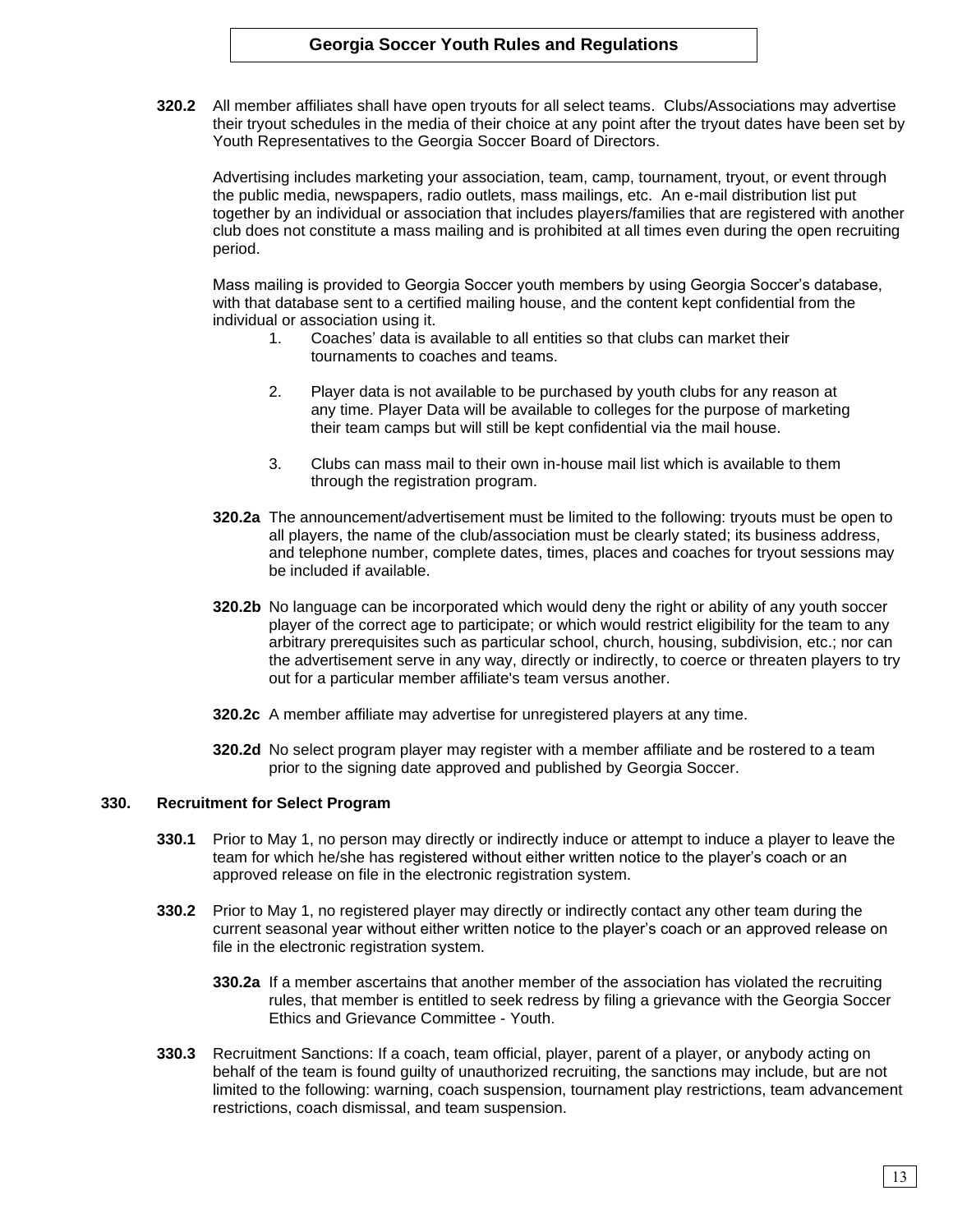#### **340. Adult Program**

- **340.1** A player may register with Georgia Soccer Youth and Georgia Soccer Adult during the same seasonal year.
- **340.2** Youth games take preference (US Youth Soccer).
- **340.3** The player retains youth eligibility so long as youth registration is maintained.

**340.3a** Suspensions or other disciplinary actions must be honored by both member affiliates.

### **350. Professional in Georgia Soccer Youth Programs**

- **350.1** In keeping with the amateur nature of Georgia Soccer, and to reduce the potential for conflict of interest and abuse, Georgia Soccer prohibits all professional sports persons from participation as players in Georgia Soccer youth programs.
- **350.2.** A professional sports person is defined for this purpose as anyone who derives a significant portion of their income from involvement in professional sports.

#### **400. PLAYING RULES**

#### **410. Practices**

- **410.1** After the season of play starts, no team will be normally allowed to practice more than 3 times per week.
- **410.2** 04U through 08U: After the season of play starts, no team will be allowed to practice more than 2 times per week.
- **410.3** Players 11U and younger shall not engage in heading.
- **410.4** All 12U and 13U players shall be limited to a maximum of 30 minutes of heading training per week, with no more than 20 headers per player, per week.

### **420. Passes and Game Day Lineup Sheets**

- **420.1** Valid paper passes must have a recent picture of the individual permanently affixed and must be laminated.
- **420.2** Valid digital passes must be accessed through Affinity Sports (ADG) and have a recent picture of the individual. It is recommended that teams presenting digital passes have backup paper passes available.
- **420.3** All Recreational passes expire at the end of each season. Referees will only accept passes for the current playing season (fall or spring).
- **420.4** Select teams that change division of play between the fall and spring seasons are required to have new player passes printed in the spring showing the correct division of play.
- **420.5** For recreational games not scheduled by Georgia Soccer, player and team official passes will be required at the discretion of the participating affiliates.

**420.5a** Affiliates choosing to not schedule their recreational play through Georgia Soccer must disclose to all participants that the failure to use player passes may affect the ability to defend the providing of insurance coverages.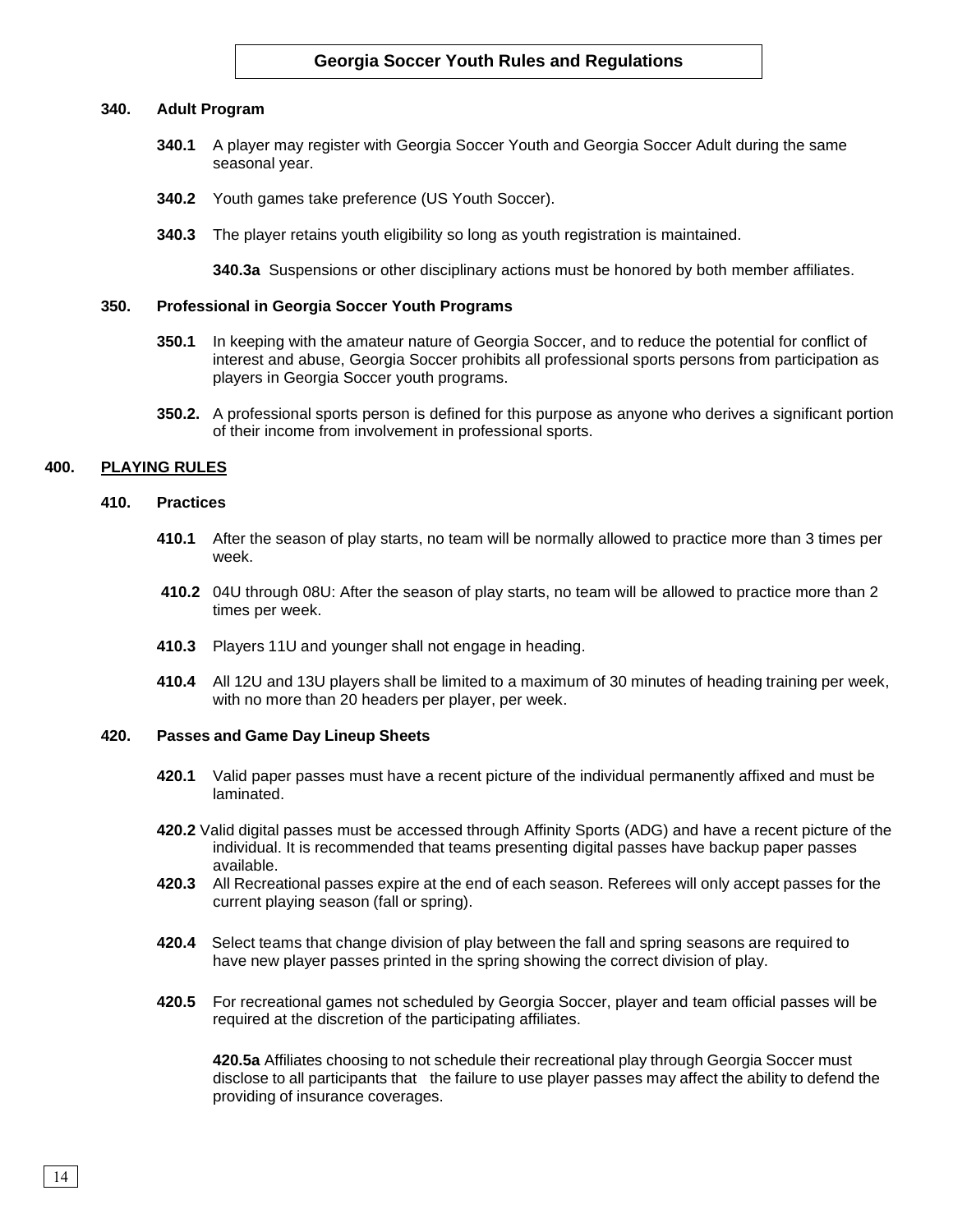**420.6** All select and Recreational Inter Affiliate (RIAS) teams will be required to have US Youth Soccer player and team official passes provided through Georgia Soccer; these must be either paper or digital.

**420.6a** Any player without a valid pass shall not be permitted to play in the match.

**420.6b** A team that does not present its passes to the referee prior to the beginning of the match shall forfeit that match unless, in the Division Committee's discretion, valid extenuating circumstances were present.

## **430. Game Day Lineup Sheets**

- **430.1** The referee shall not allow a match to take place unless prior to the start of a match, a game day lineup sheet is prepared by an official of each team and presented to the game official, except in the 04U to 08U program. The game day lineup sheet shall include the correct date of the game, the name and jersey number of any players serving a disciplinary suspension, and the name and jersey number of all participating players including club pass players.
	- **430.1a** A team must have the player jersey numbers pre-printed on the game day lineup sheet. Failure to do this will result in one penalty point per game assessed against the team totals.
	- **430.1b** This penalty point shall be removed from the team if the team demonstrates to Georgia Soccer that they have fixed the issue within 72 hours (Wednesday) following the weekend games.)
- **430.2** For Academy and in-house recreational games: If an electronic form is not available, the game day lineup sheet shall be presented on a member affiliate /club /state-provided official game day lineup sheet.
- **430.3** For Select (13U and above) and RIAS teams: The game day lineup sheet shall be prepared electronically using the Affinity system. Any player not listed on the game day lineup sheet at the start of the game, or whose name is handwritten and not preprinted on the game day lineup sheet shall be ineligible to play in that game. Game officials may, however, add handwritten names of players from the opposing team, provided those names appear on the opposing team's own preprinted game day lineup sheet as presented before the game, making those players eligible to play in that game.
	- **430.3a** A team shall present two pre-printed game day lineup sheets to the game official prior to the beginning of the match; if the match has been rescheduled, the game day lineup sheet must reflect the new date.
- **430.4** Game officials must check the paper or digital passes and pre-printed game day lineup sheet before each game and report any discrepancies to both coaches. If the game official fails to perform this duty properly, and players are allowed to participate in the game who were not listed on either game day lineup sheet, those players will be deemed ineligible and a forfeit will be charged against the team with which the players participated

#### **. 440. Club Pass System**

- **440.1** During regular season play, a player may club pass to another team, under the rule as defined in **440.3**, within the same member affiliate.
- **440.2** Club-pass play is permitted for 12U and older Recreational players; Athena Classic and Academy 12U players.
	- **440.2a** Club pass play from Athena to Classic is allowed but not Classic to Athena.
	- **440.2b** Club pass play from Recreational Girls to Recreational Boys is allowed but not Recreational Boys to Recreational Girls.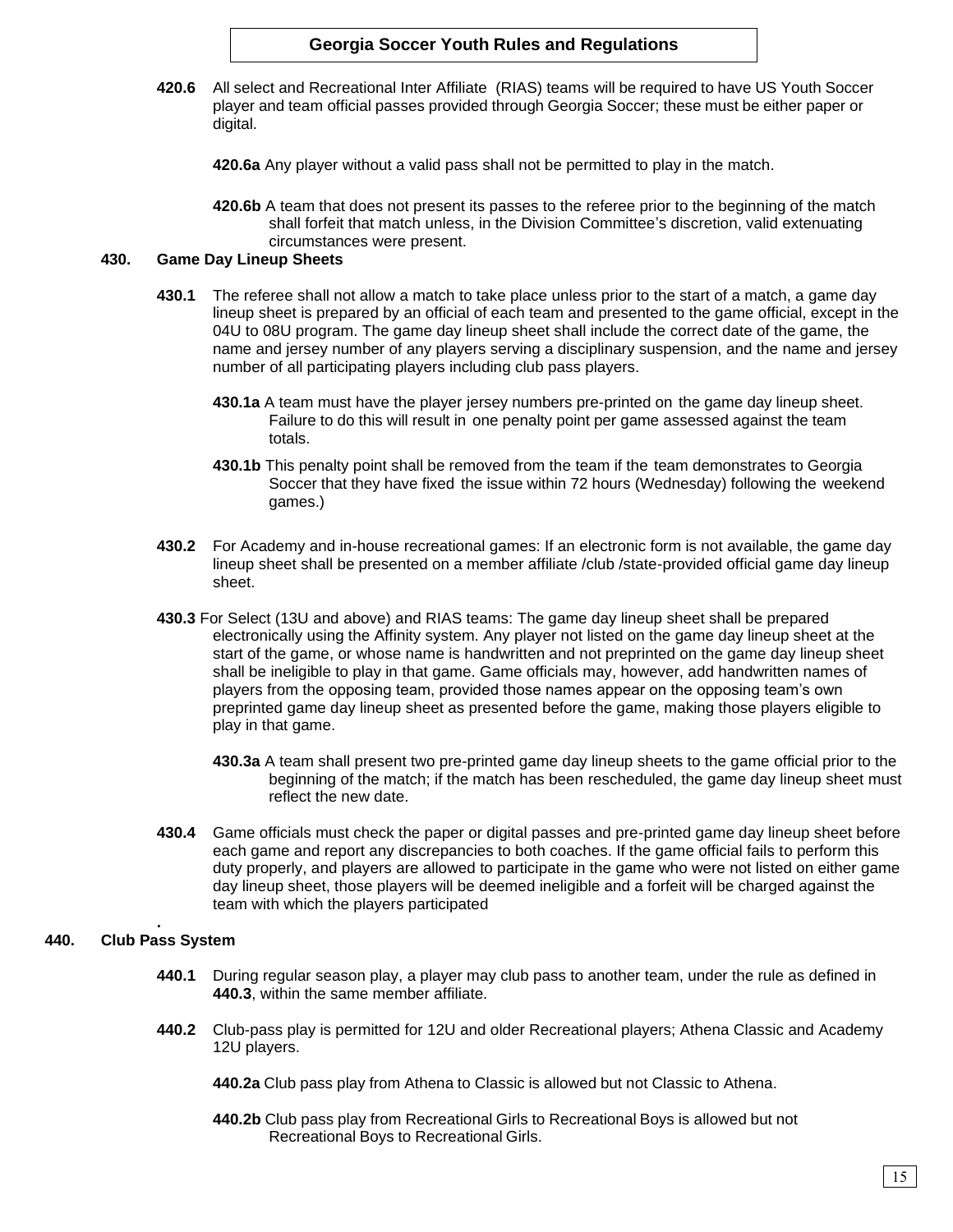- **440.3** Academy 12U and Select 13U and older players may club pass (1) to a team at the same age but a higher competitive level, and/or (2) to a team at an older age group at the same or higher competitive level. Academy 12U players may club pass to an affiliate's first and/or second team(s) only. Recreational players may club pass to an older age recreational team. The determining age is the age at which the player is rostered rather than the player's true age.
	- **440.3a** Academy 11U players may club pass to any level 13U Select Team.
	- **440.3b** At the lowest Classic and Athena level of play, players may club pass to a team in the same or older age group at the same or higher competitive level.
- **440.4** A player may play with the team on which he is registered and one other team on a given day. A player may not play in more than two games in any one day. 13U – 16U teams may use a maximum of five club-pass players in any one game. 17U – 19U teams may use a maximum of seven clubpass players in any one game.
- **440.5** Any player found to be playing for a team on which that player is not eligible to participate will be deemed an ineligible player and a forfeit will be charged against the team with which the player participated. The D&P Committee has the right to add additional sanctions against either or both the player and the coach after a hearing to determine intent.

### **450. Team Obligations: Spectating and Field Set-up**

- **450.1a** Team representatives will be responsible for contacting the opposing team representative the Saturday prior to a Saturday/Sunday scheduled game for any game cancellations other than unplayable fields (see rule 450.2).
- **450.1b** The Home Team representative will be responsible for notifying their member affiliate officials, which may include field and referee assignors, of any game cancellations. This applies to all regularly scheduled and make-up games.
- **450.2** The Home Team representative will be responsible for contacting the opposing team representative as early as possible if their game should be canceled due to unplayable field conditions.
- **450.3** The Home Team is to provide the game ball, a properly lined and cut field, nets and corner flags.
- **450.4** All spectators, team officials, and sidelined players must stay clear of the touchline between the corner and the 18-yard extension of the penalty box.
- **450.5** When at all possible a LINE should be placed three to five (3 to 5) yards behind the touchline to keep team officials, spectators and substitutes back from the field and out of the assistant referee's way.
	- **450.5a** All team officials, spectators and substitutes should remain three to five yards behind the touchline when physically possible.
	- **450.5b** The referee or assistant referee may, at any time, restrict the sideline movement of team officials, players and spectators.
- **450.6** A member affiliate representative may judge fields under their responsibility unplayable. It shall be their responsibility to notify the opposing team officials, referees, and other parties as soon as possible after a field closure.

#### **460. Scoring**

- **460.1** Scoring is used by Athena, Classic, and GPL for regular league play. Scoring is used by Recreation at the discretion of the Recreation Committee. Academy does not record scores for regular league play at 10U and 11U. Scoring may be necessary for 12U Academy in order to seed teams.
- **460.2** Athena, Classic, GPL, 12U Competitive Academy and RIAS teams are required to electronically submit game reports into the ADG Scheduling / Gaming system within 48 hours of the match. Electronic game reports consist of the following information: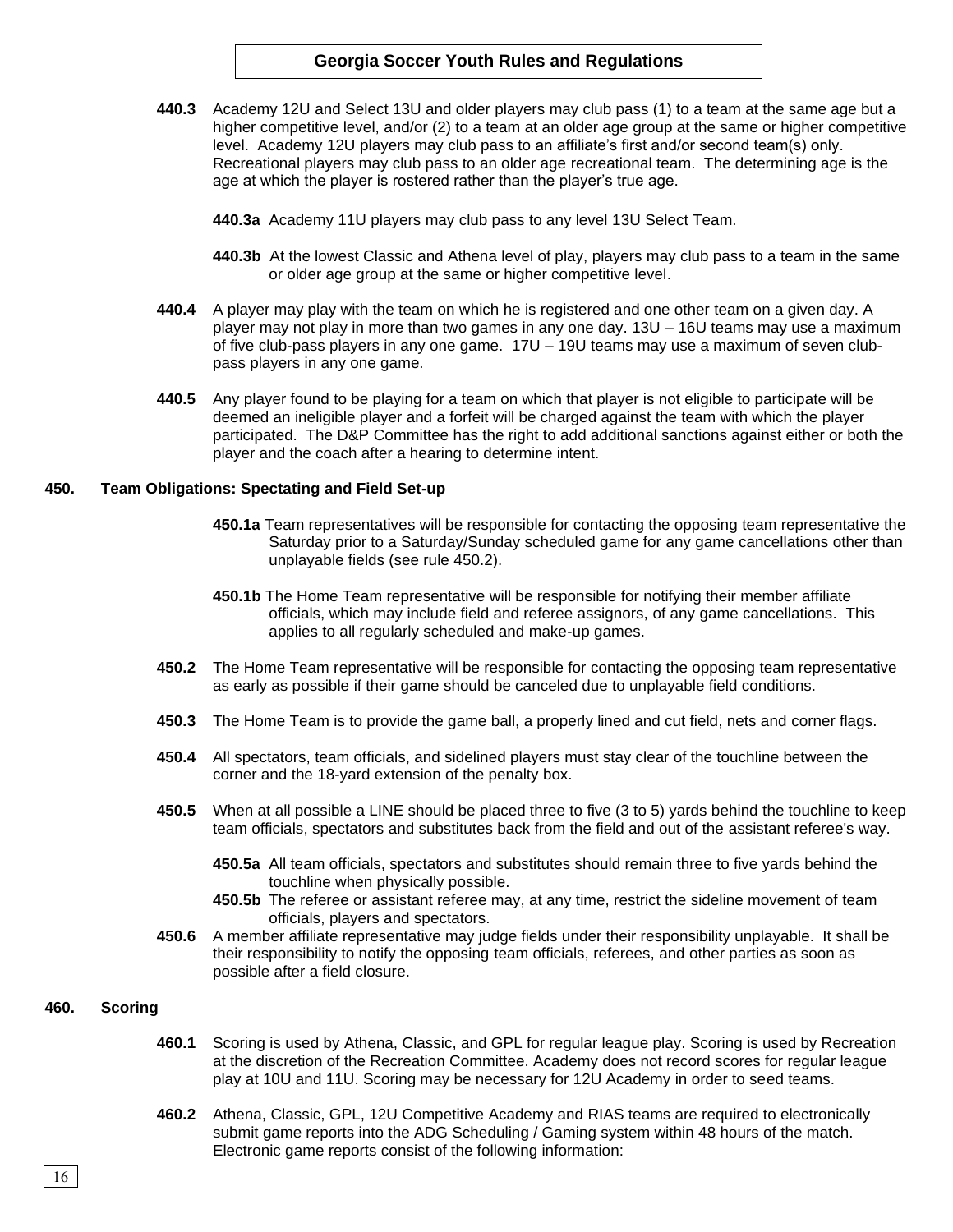- 1. Scores of both teams (for RIAS, only if required by the Recreation Committee)
- 2. Yellow Cards for both teams
- 3. Red Cards for both teams
- 4. Head Coach / Assistant Coach / Team Manager ejections for both teams
- 5. Spectator ejection must be submitted via Coach Incident Report
- 6. Game Forfeit
- 7. Game Termination must be submitted via Coach Incident Report
- 8. Team removed from field by coach must be submitted via Coach Incident Report
- **460.3** Additional information can be supplied in the required Coach Incident Report.
- **460.4** Failure of EITHER TEAM to report any of the above incidents in ADG may result in an E&G ethics investigation of the person or persons involved in omitting this information.
- **460.5** The referee will send a written report to Georgia Soccer for all send-offs, dismissals, injuries and game terminations.
- **460.6** After review of all game misconduct reports and any ruling by the Discipline & Protest Committee, the electronic scheduling / scoring system will be updated to reflect any sanctions levied to a team official or player.

## **460.7 Standings, if used:**

**460.7a** Standings will be based on accumulated points, adjusted by penalty points.

- **460.7b** Win 5 points
- **460.7c** Tie 2 points
- **460.7d** Loss 0 points
- **460.7e** Games decided by forfeiture will be recorded as a 4-0 score.
- **460.7f** The maximum number of points a team may obtain in a match is five.
- **460.7g** To determine divisional standings, in case of a tie in total points within any Division or Subdivision thereof, the following tie-breaking procedure will apply:
	- 1. Results of head-to-head competition. This criterion is not used if more than two teams are tied.
	- 2. Largest difference in goals scored versus goals allowed (maximum 4 per game, calculated per game)
	- 3. Fewest goals allowed
	- 4. Fewest accrued penalty points
	- 5. Coin Toss
- **470. Awards:** All select programs' youth awards for seasonal play shall be appropriate medals.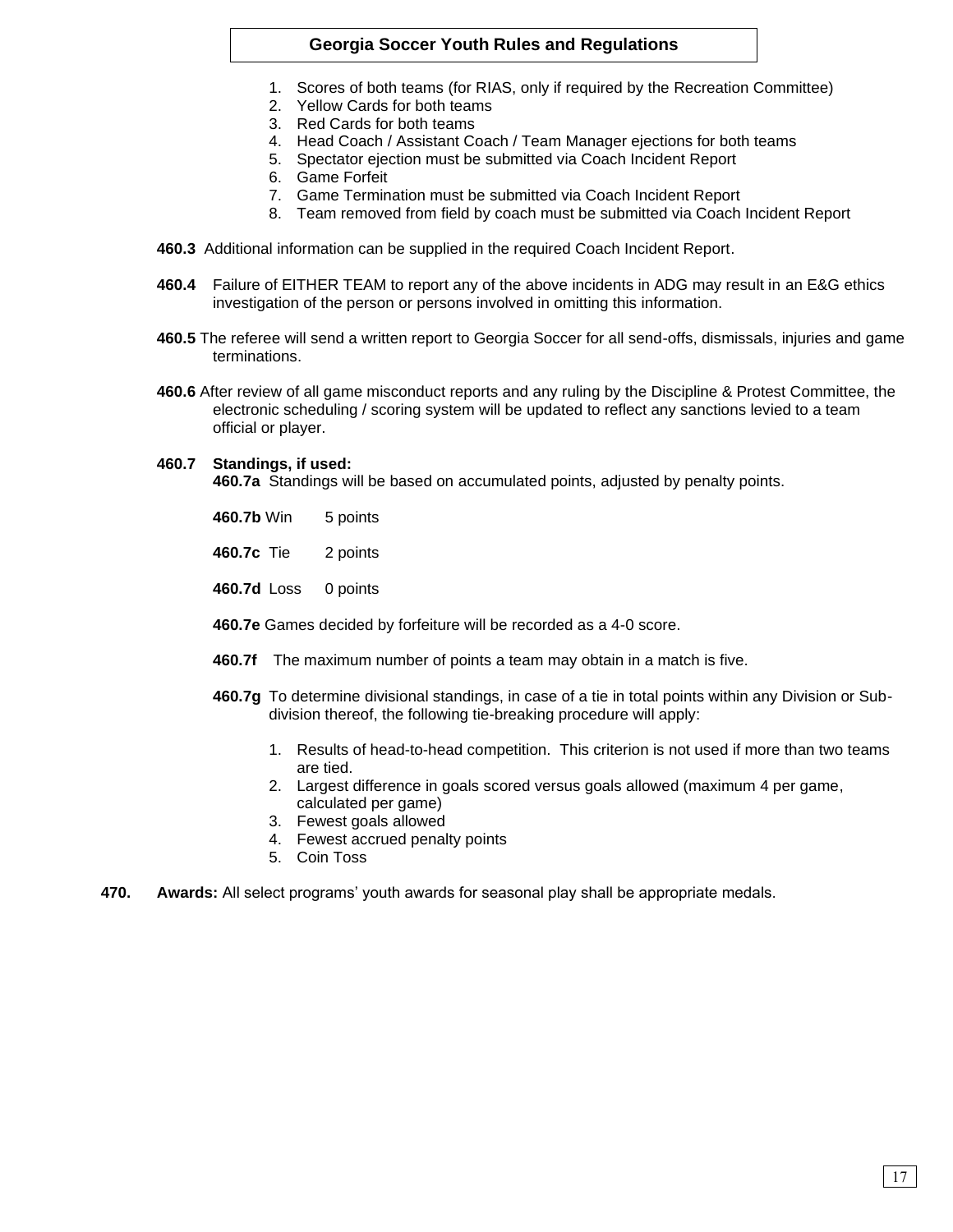# **500. RULES OF US YOUTH SOCCER AFFECTING GAME PLAY AND GEORGIA YOUTH MODIFICATIONS TO THE LAWS OF THE GAME**

- **500.1.** The Rules of Play used will be the "FIFA Laws of the Game", as modified by the US YOUTH SOCCER Official Administrative Rulebook and those modifications contained herein.
- **500.2** In case of conflict, the appropriate Division Rules shall apply.

### **510. LAW #1: THE FIELD**

**510.1** Outer Dimensions (Yards)

|            | Minimum         | Maximum        |                 |
|------------|-----------------|----------------|-----------------|
| Age Group  | L x W           | L x W          | Recommended     |
| 04U to 06U | $25 \times 15$  | $35 \times 25$ | $25 \times 20$  |
| 08U        | $25 \times 15$  | $35 \times 25$ | $35 \times 25$  |
| 09U-10U    | 55 x 35         | 65 x 45        | 60 x 40         |
| 11U-12U    | 70x 45          | $80 \times 55$ | 75 x 50         |
| 13U to 19U | $100 \times 50$ | 130 x 100      | $110 \times 70$ |
|            |                 |                |                 |

#### **510.2** Inside Dimensions (Yards)

| Age Group  | Penalty Area   | Goal Area     | <b>Penalty Kick Mark</b> | Center Circle |
|------------|----------------|---------------|--------------------------|---------------|
| 04U to 08U | None           | None          | None                     | 3             |
| 09U-10U    | 24 x 12        | $8 \times 4$  | 10                       | 8             |
| 11U-12U    | $36 \times 14$ | $16 \times 5$ | 10                       | 8             |
| 13U to 19U | 44 x 18        | $20 \times 6$ | 12                       | 10            |

**510.3** Maximum Goal Size (Feet)

| Age Group  | Maximum Height | Maximum Width |
|------------|----------------|---------------|
| 04U to 08U |                | 6             |
| 09U-10U    | 6.5            | 18.5          |
| 11U-12U    |                | 21            |
| 13U to 19U | я              | 24            |

**510.4** No one (spectators or participants) shall be allowed behind the end lines during the course of a game.

**510.4a** The referee shall halt the game, if necessary, to enforce this rule.

- **510.4b** Further action by the referee shall be considered, if necessary, under provisions of Law #5 and Law #12.
- **510.5** Field size will not be a matter for protest.
- **510.6** A technical area, as defined in the Laws of the Game, shall be marked in the area designated by the host member affiliate for players' seating, unless such marking is not feasible due to the layout or arrangements of the particular field. The technical area shall not be marked nearer to the touchline than one yard. There are no other specific dimensions required for the technical area. Guidance for markings can be found in the Laws of the Game. In situations where no bench is provided, it is recommended that the technical area not exceed twenty yards in length (parallel to the touchline) and that the two technical areas be defined on the same side of the field equidistant from the halfway line. If on the same side of the field, the technical areas should begin 10 yards from the halfway line and extend 20 yards toward the goal line.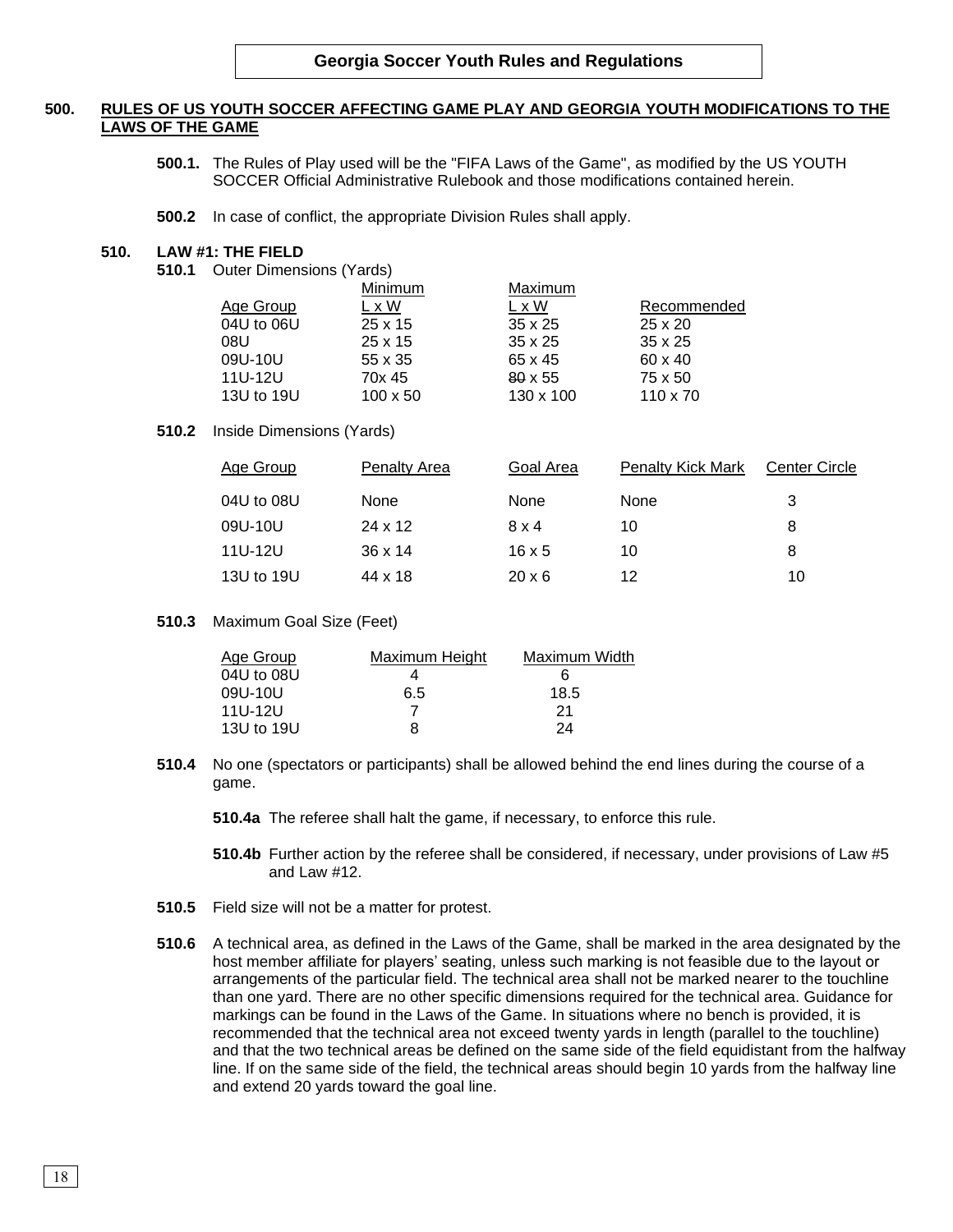### **510.7 Build-out lines**

- **510.7a** The build-out line promotes playing the ball out of the back in a less pressured setting. Buildout lines should be equidistant from the penalty area lines and halfway line OR Build-out lines should be 8 yards from halfway line.
- **510.7b** When the goalkeeper has the ball in his or her hand hands during play from the opponent, the opposing team must move behind the build-out line until the ball is put into play
- **510.7c** Once the opposing team is behind the build-out line, the goalkeeper can pass, throw or roll the ball to a teammate. Punts and drop kicks are not allowed.

**510.7d** After the ball is put into play by the goalkeeper, the opposing team can cross the build-out line and play resumes as normal.

**510.7e** The opposing team must also move behind the build-out line prior to a goal kick and may only cross the build-out line once the ball has left the penalty area.

**510.7f** If a goalkeeper punts or drop kicks the ball, an indirect free kick should be awarded to the opposing team from the spot of the offense. If the punt or drop kick occurs within the goal area, the indirect free kick should be taken on the goal area line parallel to the goal line at the nearest point to where the offense occurred.

**510.7g** The build-out line will also be used to denote where offside offenses can be called.

**510.7i** Players cannot be penalized for an offside offense between the halfway line and the buildout line.

**510.7j** Players can be penalized for an offside offense between the build-out line and the goal line.

## **510.8 Build-out Line Practical Applications**

**510.8a** Ideally, the goalkeeper will wait to put the ball into play once all opponents are past the buildout line.

**510.8b** However, the goalkeeper can put the ball into play sooner but he or she does so accepting the positioning of the opponents and the consequences of how play resumes.

**510.8c** To support the intent of the development rule, coaches and referees should be mindful of any intentional delays being caused by opponents not retreating in a timely manner or encroaching over the build-out line prior to the ball being put into play.

**510.8d** Coaches are responsible for addressing these types of issues with their players.

**510.8e** Referees can manage the situation with misconduct if deemed appropriate.

**510.8f** Referees should be flexible when enforcing the 6-second rule and counting the time of possession should only begin when all opponents have moved behind the build-out line.

# **520. LAW #2: THE BALL**

- **520.1** 04U through 08U shall use a #3 ball.
- **520.2** 09U through 12U shall use a #4 ball.
- **520.3** All others shall use a #5 ball.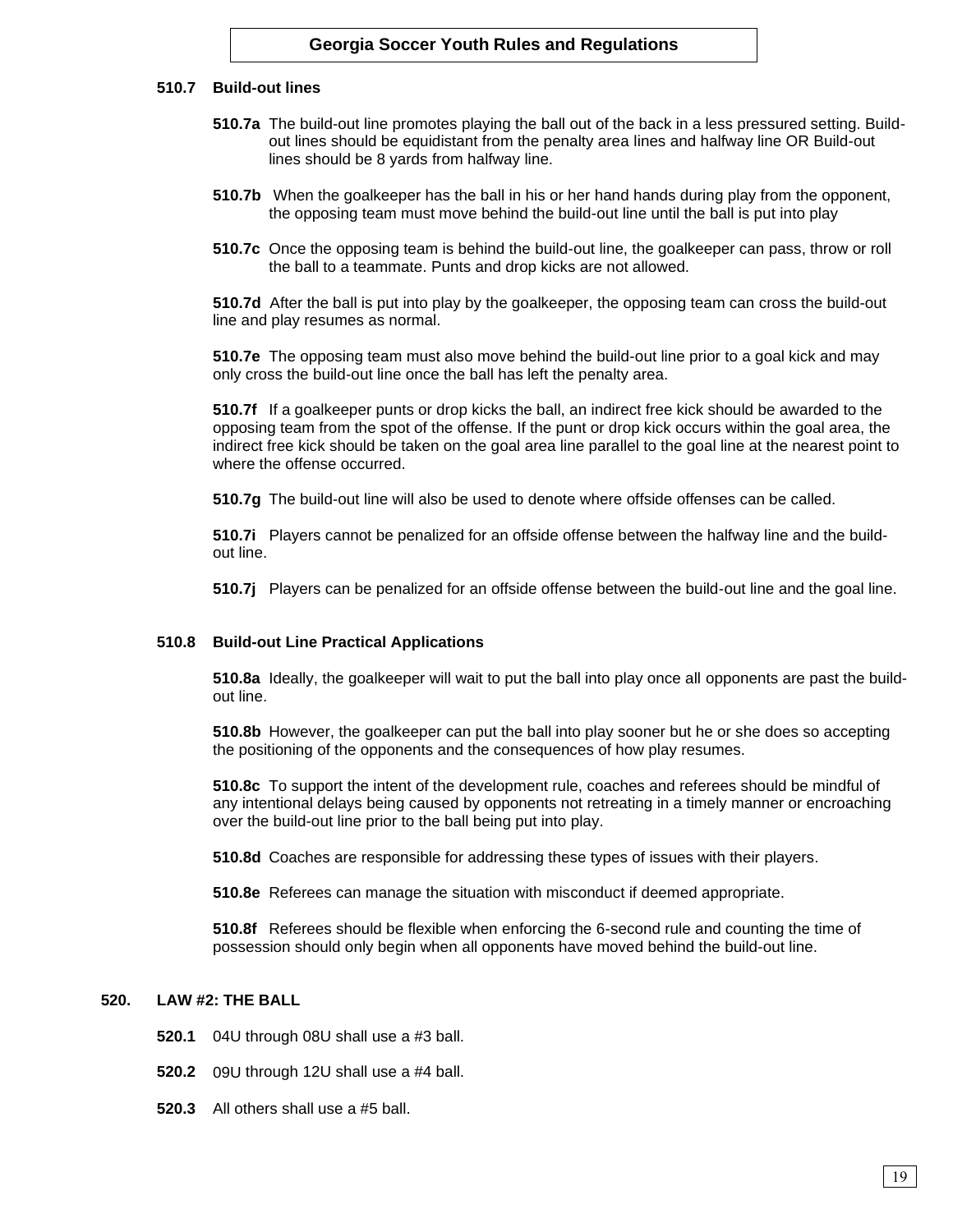### **530. LAW #3: THE PLAYERS**

**530.1** The following shall be the number of players for each age division to take part in a match, the minimum required to begin a match, and the minimum required to continue a match once started:

|                                | 04U to 08U | 09U to 10U | 11U to 12U | 13U to 19U |  |
|--------------------------------|------------|------------|------------|------------|--|
| Maximum number<br>on the field | 4          |            | 9          | 11         |  |
| <b>To Start Match</b>          | 3          | 5          | 6          |            |  |
| To Finish Match                |            | 5          | 6          |            |  |

Any Academy 12U program has the option to schedule 11v11 games during the fall and spring playing seasons.

### **530.2 LAW #3: The Players -- All Programs**

- **530. 2a Recreation:** Each player must play a minimum of half of each half of a match, if he/she meets practice participation requirements set by their club/association.
	- 1. 04U 12U: Half of each half is the mandated playing minimum per player. It is recommended that whenever possible all players should play three-fourths of each game, unless the player is unwilling or unable.
	- 2. 09U and 10U Goalkeeper Participation: In recreational play, the goalkeeper must be given at least as much time in each game as a field player as he/she plays as goalkeeper.
- **530.2b Select:** Each eligible player must play a minimum of half a match, if he/she meets reasonable practice participation requirements set by their club/association. For 15U and older teams, this will not apply at the Classic I and Athena A levels.
- **530.2c** 19U teams are not required to have all registered players of the team who are present at match site play at least one half of the match.

#### **530.3 LAW #3: The Players -- For Teams Ages 04U through 08U (4v4)**

**530.3a** Substitutions shall be unlimited and can occur at any time with the consent of the referee.

### **530.4 LAW #3: The Players -- For Teams Ages 09U through 12U (7v7 and 9v9)**

**530. 4a** Substitutions are unlimited and can occur at any stoppage with the consent of the referee.

**530. 4b** 09U and 10U Goalkeeper Participation: In recreational play, the goalkeeper must be given at least as much time in each game as a field player as he/she plays as goalkeeper.

#### **530.5 LAW #3: The Players -- For Teams Ages 13U and up**

- **530.5a** Substitutions shall be unlimited except where specified otherwise in the Rules and Regulations.
- **530.5b** Select competitions may specify substitution policies.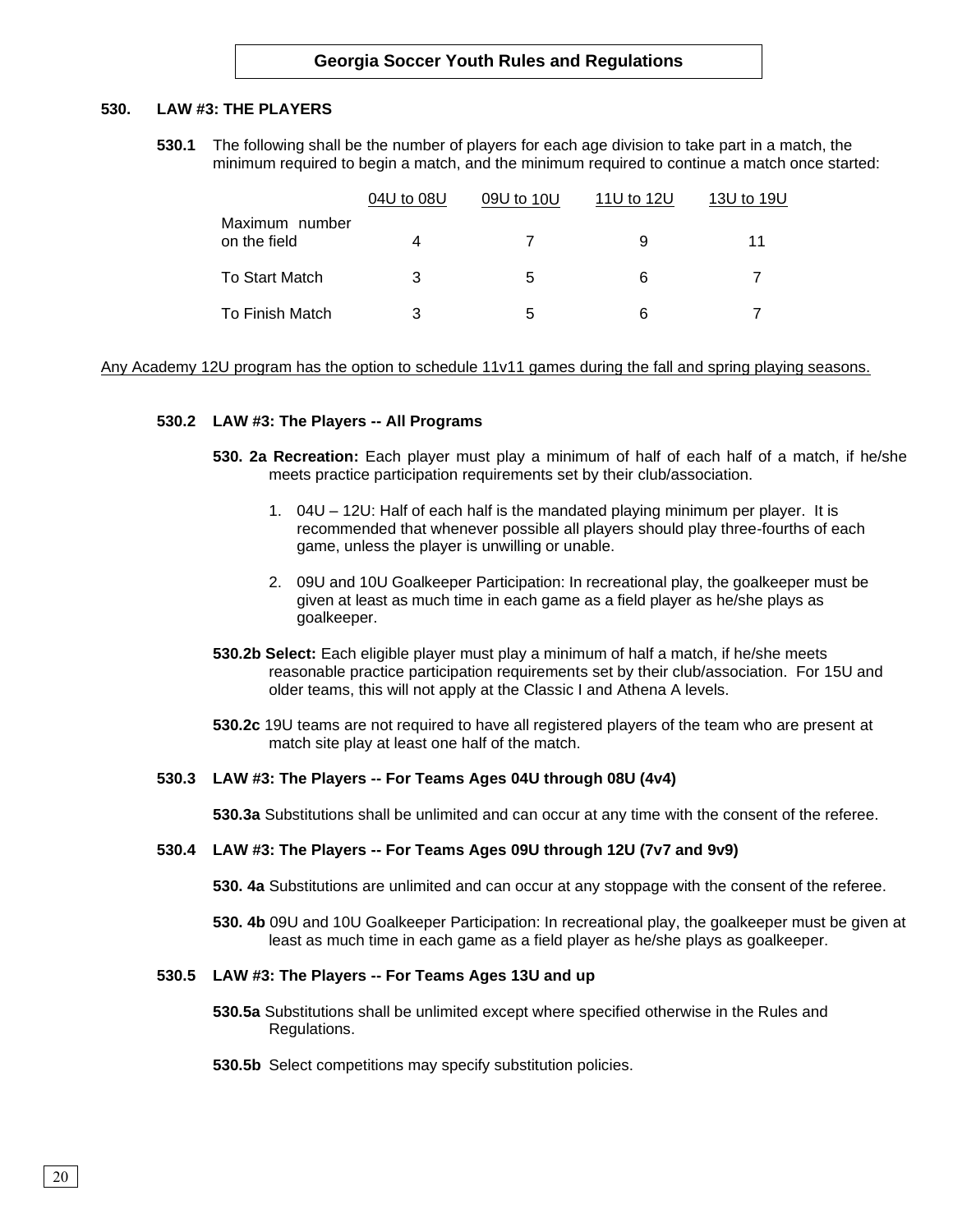**530.5c** Substitutions may be made, with the consent of the referee, at the following times:

- 1. Prior to a throw-in in your favor.
- 2. Prior to a goal kick, by either team.
- 3. After a goal, by either team.
- 4. After an injury, by either team, when the referee stops the play. Substitutions shall not be limited to only the injured player or his team.
- 5. At half time.
- 6. After a caution or sending off, by either team.

**530.5d** A player who is sent off may not be substituted.

# **540. LAW #4: THE PLAYERS' EQUIPMENT**

- **540.1** Uniforms will be individually numbered and legible.
- **540.2** The goalkeeper shall wear a shirt of a different color from his teammates, the referee, and his opponents, and does not require a number.
- **540.3** Players may wear a cast on the hand, wrist, forearm, elbow, upper arm or shoulder if it is covered and padded with a closed-cell, slow-recovery foam padding no less than ½-inch thick.

## **550. LAW #5: THE REFEREE -- Recreational Division (see Rule 230)**

**560. LAW #6: THE OTHER MATCH OFFICIALS** -- No modifications

## **570. LAW #7: THE DURATION OF THE MATCH**

### **Length of Games, Overtime Periods, and Ball Specifications**

**570.1** The length of games for each age group shall be as follows

|                    | Group | <b>Game Length</b>       |               |
|--------------------|-------|--------------------------|---------------|
| 570.1a             | 19U   | Two 45-min. halves       |               |
| 570.1b             | 17U   | Two 45-min. halves       |               |
| 570.1c             | 16U   | Two 40-min. halves       |               |
| 570.1d             | 15U   | Two 40-min. halves       |               |
| 570.1e             | 14U   | Two 35-min. halves       |               |
| 570.1f             | 13U   | Two 35-min. halves       |               |
| 570.1a             | 12U   | Two 30-min. halves       |               |
| 570.1h             | 11U   | Two 30-min. halves       |               |
| 570.1i             | 10U   | Two 25-min. halves       |               |
| 570.1 <sub>i</sub> | 09U   | Two 25-min. halves       |               |
| 570.1k             | 08U   | Four 10 min. quarters    | (Recommended) |
| 570.11             | 06U   | Four 10 min. quarters.   | (Recommended) |
| 570.1m             | 04U   | Four 8-10 min. quarters. | (Recommended  |

**570.2** All matches of 09U age group teams and above shall have a 10-minute half-time interval. All other age groups shall have a 5-minute half-time interval.

## **580. LAW #8: THE START AND RESTART OF PLAY**

- **580.1** If a team cannot field the required minimum number of players within 15 minutes after the scheduled kick-off time, that team will forfeit the game. In the event that neither team is able to field the required minimum number of players, then both teams will forfeit the game. **580.1a** For extenuating circumstances, the appropriate program Committee shall have the right to waive this rule.
- **590. LAW #9: THE BALL IN AND OUT OF PLAY** -- No Modifications

## **600. LAW #10: DETERMINING THE OUTCOME OF A MATCH –** No Modifications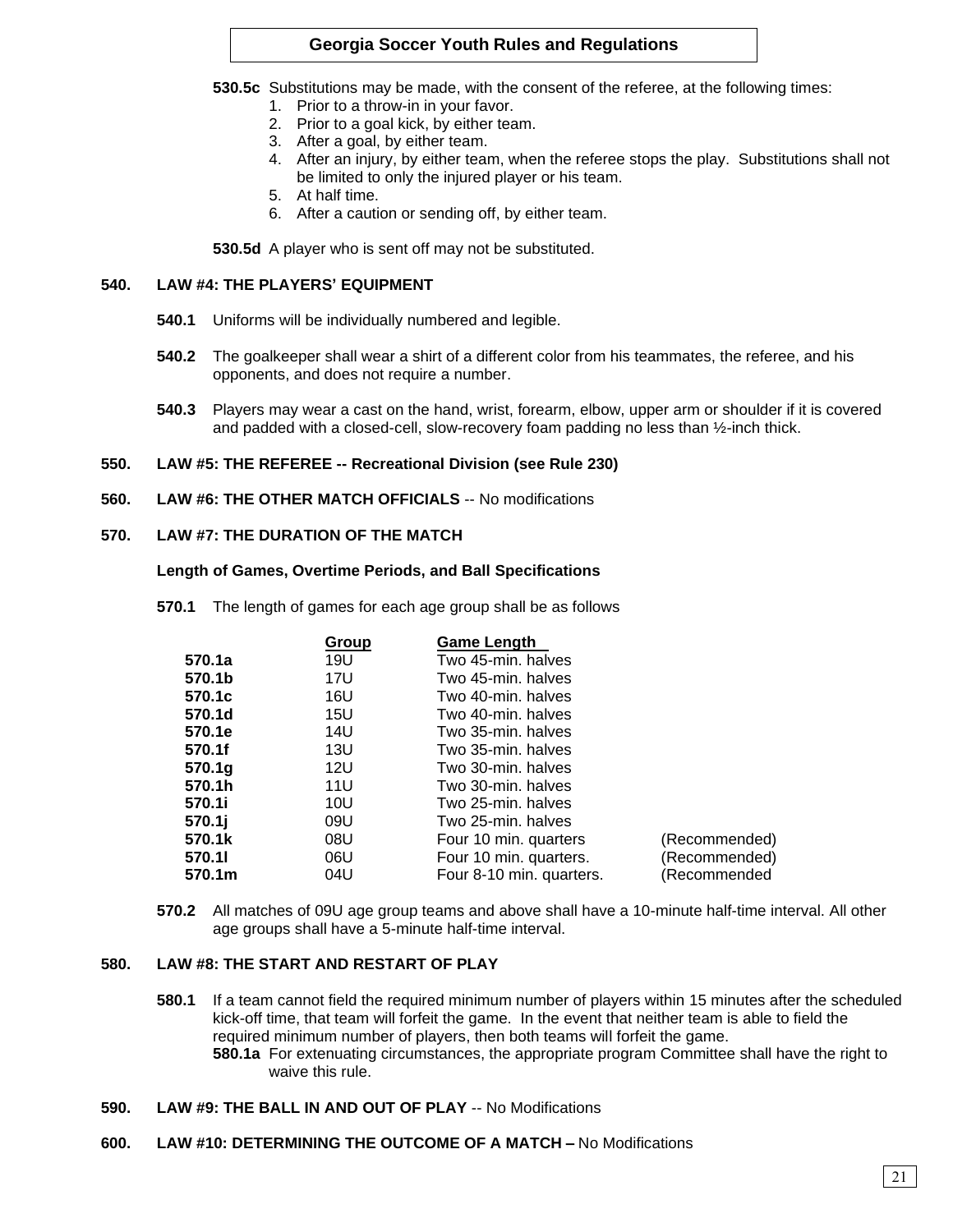#### **610. LAW #11: OFFSIDE**

**610.1.** 08U and below: There is no offside.

### **620. LAW #12: FOULS AND MISCONDUCT –** No Modifications

#### **630. LAW #13: FREE KICKS**

**630.1** 04U to 08U: All free kicks will be indirect.

### **640. LAW #14: THE PENALTY KICK**

**640.1** 04U to 08U: No penalty kicks are to be taken during games.

# **650. LAW #15: THE THROW-IN**

**650.1** 04U to 08U: A second throw-in must be allowed if the player makes an improper throw-in on the initial attempt. The second throw-in takes place after the game official explains the proper method.

### **660. LAW #16: THE GOAL KICK –** No Modifications

### **670. LAW #17: THE CORNER KICK**

- **670.1** 04U to 06U: Throw-ins may be taken in place of corner kicks. If corner kicks are used, the opponents must be three (3) yards away from the ball.
- **670.2** 08U: Opponents must be six (6) yards away from the ball.

### **700. Sportsmanship**

#### **710. Conduct**

- **710.1** All that is dishonorable and unsporting is particularly and expressly condemned.
	- **710.1a** All persons in authority will conduct themselves in a manner that will not contribute to the delinquency of minors.
	- **710.1b** Georgia Soccer encourages moral and social responsibility**.**
- **710.2** Any player, team official, or parent guilty of such violations will be subject to disciplinary action by their respective member affiliates or by Georgia Soccer or by both.
- **710.3** Rules of conduct to be adhered to by participants at all Youth Soccer events are:
	- **710.3a** Offensive, insulting, and abusive language will not be tolerated, either on field of play or in field's general area.
	- **710.3b** Unsporting conduct will not be tolerated.
	- **710.3c** Respect for referee, either on field or in field's general area, must be shown by all.
	- **710.3d** Punctuality by both teams and referee must be practiced out of courtesy for others.
	- **710.3e** Dangerous play must not be taught or encouraged. All players must be taught to "play the ball" and not the "man".
	- **710.3f** Proper respect for opposing teams and spectators must be exhibited by all.
	- **710.3g** Alcoholic beverages will not be permitted in the general area of the field.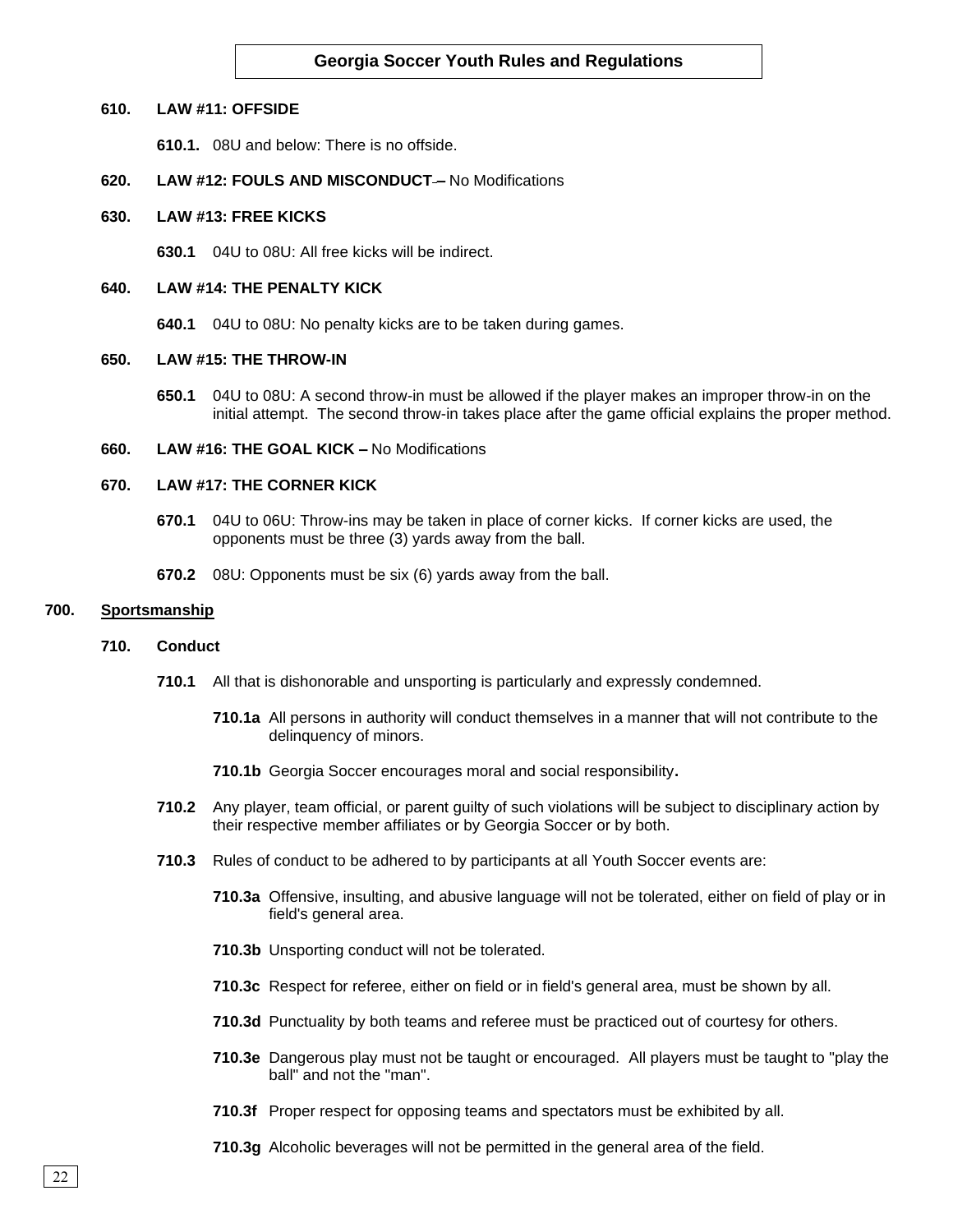- **710.4** Coaches are responsible for the conduct of their players, team representatives and spectators.
- **710.5** Physical violence, foul and abusive language, harassment of players or referees WILL NOT BE TOLERATED.
- **710.6** The use of noise-making or amplifying devices is PROHIBITED.
- **710.7** Such conduct will be reported by the referee even in situations where cards were not awarded.

### **720. Match Terminations, Suspensions, Forfeits, and Reschedules**

- **720.1.** Games played short time as a result of any weather-related conditions or other conditions affecting the field of play shall be considered completed if at least one full half of play has been completed. All other games shall be replayed in their entirety providing neither team is at fault.
- **720.2** Should one of the teams be adjudged at fault by the D&P Committee, it shall be at the discretion of the Division Committee as to whether the game is to be replayed or declared a termination. Terminated games carry a four-point penalty assessment.
- **720.3** Coaches who feel that their players are receiving an excessive number of cards, or that the referee has lost control of the match, are cautioned against using these reasons to justify removing their team from play.
- **720.4** If a coach removes his team from the field of play without proper justification, his team will forfeit the match and the coach will be suspended from his team's next match. Further D&P action may result.
- **720.5** Teams that do not show for scheduled games (i.e., failure to notify the opposing team within seven days of the scheduled match) will be charged with a forfeit at the discretion of the playing division committee. Should the game be rescheduled, at the discretion of the playing division committee, the cost of the referees for the reschedule shall be borne by the team that was responsible for the match not being played. The referee fees must be paid to the home association prior to the game being rescheduled. If the game cannot be rescheduled, the team that failed to show for the original match must pay the referee fees for the missed match directly to the home member affiliate.
	- **720.5a** In the event that neither team is able to field the required minimum number of players, then both teams will show a 0-4 (forfeit) loss.

#### **720.6 Forfeits and Reschedules**

- **720.6a** Games, once scheduled, will be played as scheduled except in extreme extenuating circumstances and cannot be changed until approved by the Division Committee or its representative. Teams involved in reschedules must present a game day lineup sheet that indicates the correct rescheduled date of the game.
- **720.6b** All reschedules that include a change of date will be completed by October 15<sup>th</sup> during the Fall season and April 1<sup>s</sup>t during the Spring Season. The only exceptions will be weather related, unplayable fields or lack of referees. Any game canceled due to failure to provide referees will result in the away team becoming the home team for the rescheduled games.
- **720.6c** Once a game assignment has been published on the scheduling website, all changes must be agreed to by both teams involved and submitted to the Age Group Coordinator.
- **720.6d** Rainouts or unplayable field conditions will be determined by the referee at the field or the official of each home member affiliate. In cases where games are canceled by the member affiliate official or referee, a staff member of the Home Team shall notify a staff member of the Opposing Team of the canceled game.
- **720.6e** Both teams shall agree to a reschedule date, time, and field within 7 days of the agreed date to cancel the game, and shall report to the AGC for website update.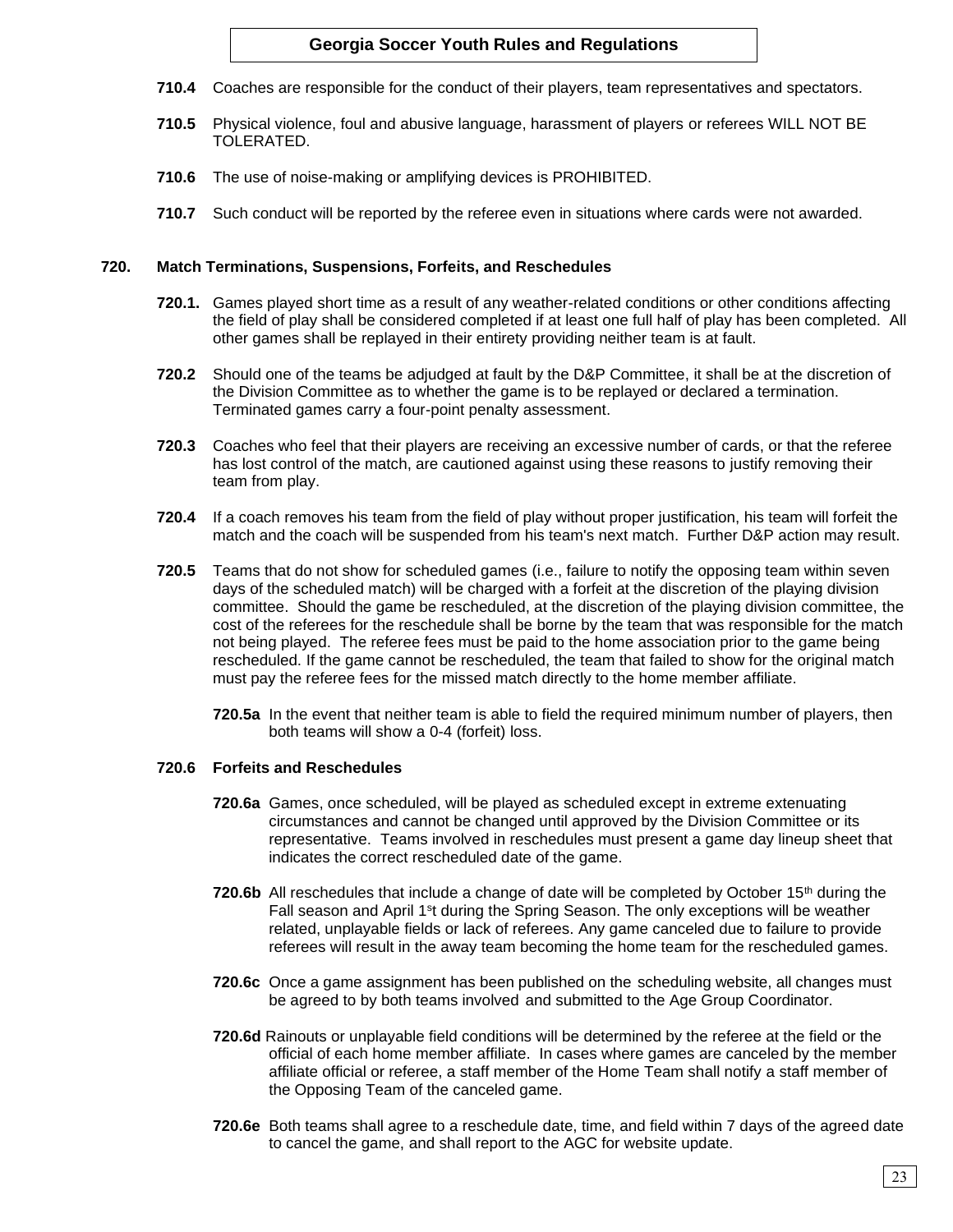- **720.6f** The Division Committee shall set the date if the two opposing team officials cannot mutually agree on an acceptable date.
- **720.6g** The Division Committee will resolve any disputes or conflicts regarding scheduled or rescheduled games.
- **720.6h** Both teams involved in every forfeit will file a report with the appropriate Division Director. A team that forfeits three (3) or more games in a playing season will be prohibited from participating in that seasonal year's State Cup or any other Georgia Soccer hosted youth state championship tournament. A team that forfeits three (3) or more games in a playing season will be denied travel permission for out-of-state competition for a period of one year from the date of the last forfeit. Additional sanctions may include but are not limited to the following: warning, coach suspension, additional tournament play restrictions, team advancement restrictions, coach dismissal and team suspension.
- **720.6i** Any team that forfeits a game due to travelling distances will forfeit all games against that particular team during the playing season.
- **720.6j** Penalty points acquired will accrue and will be applied to the standings points at the end of the season.

#### **730. Misconduct**

- **730.1** Referees must submit written reports of all game misconduct, with the exception of players cautioned, directly to Georgia Soccer electronically–or postmarked–within 48 hours after the game.
	- **730.1a** A team official should submit an electronic incident report to the Georgia Soccer D&P Committee - Youth regarding all game misconduct issues within 48 hours of the game.
	- **730.1b** A team official who elects not to submit an electronic incident report within 48 hours of the game forfeits the right to request an administrative review of all sanctions of three games or less.
- **730.2** Games forfeited and then played as scrimmage games will not count for the game suspension(s).
- **730.3** All outdoor suspensions apply to outdoor, and all indoor suspensions apply to indoor.
- **730.4** Any team with an ineligible player or team official who participates in a game shall forfeit each game in which the ineligible person takes part. The coach may be suspended from all Georgia Soccer Youth participation for up to 1 year. The D&P committee has the right to add additional sanctions. Findings of ineligibility and the sanctions levied by the Select, Recreation, D&P, and E&G Committees are not subject to time restrictions. A protest is not required for the D&P Committee to act on issues of player or team official eligibility.

#### **731. Coach Misconduct**

- **731.1** Any coach dismissed from a game shall be automatically suspended from the next game scheduled and played under US Youth Soccer affiliation and competition. The coach shall not be present at the field or in the parking lot or any adjacent area to the field of play.
	- **731.1a** Any coach dismissed for using racial or ethnic slurs or offensive language that includes derogatory comments about gender, sexual orientation, physical ability or religion shall serve a minimum of a two-game suspension. The Georgia Soccer – Youth Discipline and Protest Committee retains the right to increase the suspension.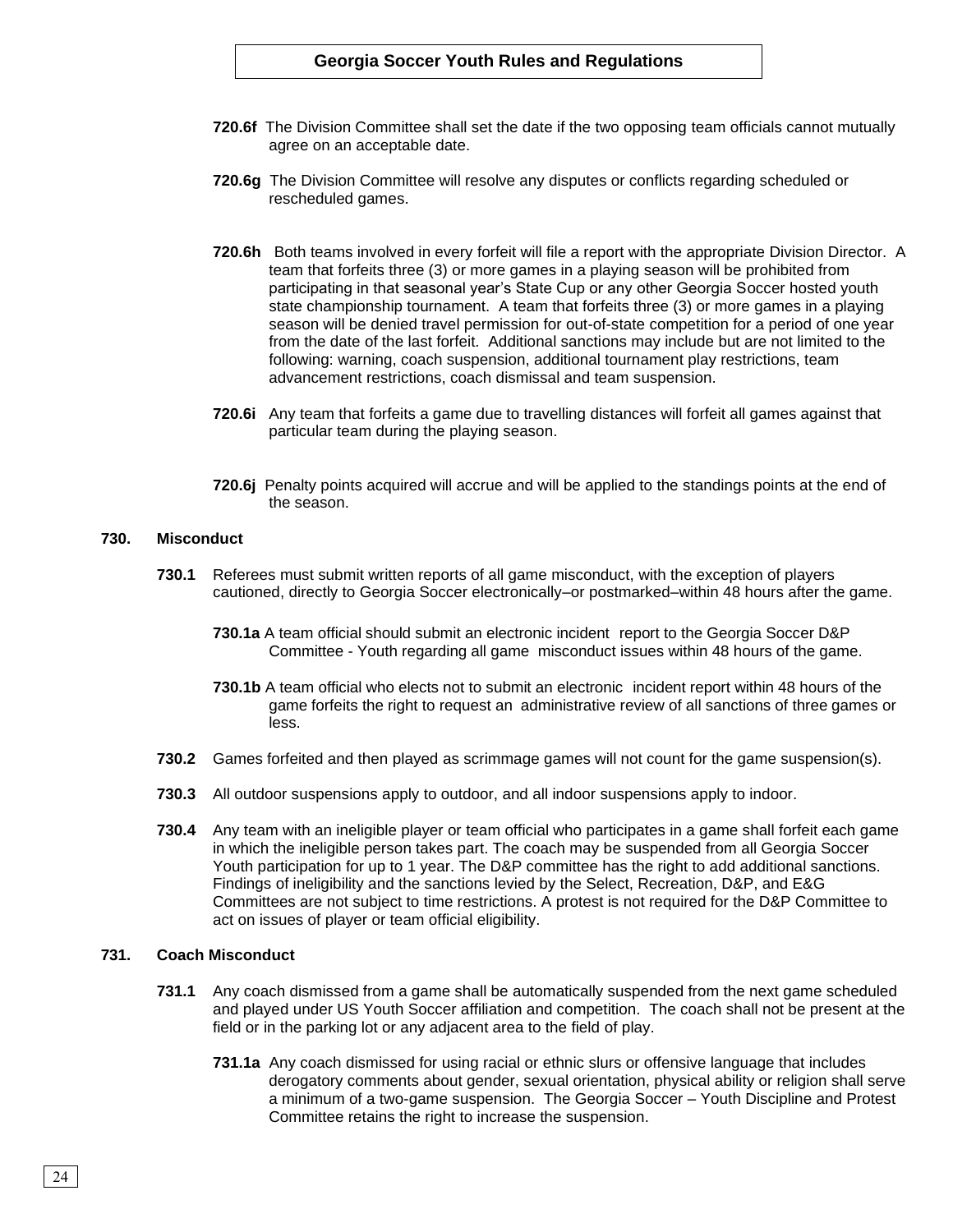- **731.2** Any coach dismissed by the referee from a game must immediately leave sight and sound of the field and cannot return to the field of play until the referee crew has left the field after the completion of the game.
- **731.3** Failure to leave sight and sound after a dismissal may result in the game being terminated by the referee. Coaches are not permitted to have any contact with players, team management or other coaches during the course of the game from which they are dismissed.
- **731.4** Once dismissed from the game, coaches may not approach the referee crew during or after the match.
- **731.5** As Academy teams may play multiple games in a given day, all suspensions for Academy coaches shall be day specific for that age group, not game specific for that age group.
- **731.6** Game suspension(s) will apply to the team for which the coach received the dismissal.
- **731.7** Any incident of referee abuse or assault reported by the referee must be considered by the Georgia Soccer D & P Committee - Youth before that coach will be allowed to coach at a regularly-scheduled game.
- **731.8** In the event the team is disbanded or has played its last game, the sanction will be served at the next game coached by this individual accordingly.
- **731.9** When a coach is dismissed for a second time for the same team (equivalent to a second red card) in a seasonal year, he is suspended until the Discipline & Protest Committee receives an application for a hearing from the suspended coach, holds such hearing with the coach present, and approves the coach's reinstatement.
	- **731.9a** When a coach has been reinstated after the second dismissal, coach must request a reinstatement for each additional dismissal in that seasonal year. Coach may receive additional sanctions.

**731.10** Any coach who coaches subsequent games without serving the mandatory suspension will be deemed an ineligible coach and will cause any games in which he coaches to be forfeited.

**731.10a** Also, a coach will be indefinitely suspended until the Discipline & Protest Committee receives an application for a hearing from the suspended coach, holds such a hearing with the coach present, and approves the coach's reinstatement.

**731.10b** Standings will be adjusted accordingly, as if the team decided to forfeit. **731.10c** Points, if appropriate, accrue.

- **731.11** Failure to adhere to the above rules in section 731 (Coach Misconduct) may result in additional sanctions being imposed upon the coach by the Georgia Soccer – Youth Discipline and Protest Committee.
- **731.12** If the team or coach would like to request an exception to the above rules in section 731 (Coach Misconduct), the request must be submitted and approved by the Georgia Soccer – Youth D&P Committee.

## **732. Player Misconduct**

**732.1** Any player sent off during a game shall be automatically suspended from the next game scheduled of the team in which he/she is rostered and played under US Youth Soccer affiliation and competition. Player is also ineligible for participation in the Georgia Soccer Youth Club Pass System until the suspension is served. Player is ineligible for guest play participation until the suspension is served.

**732.1a** A player who plays up one or more age groups in the fall and received a red card on the last game played, and who wishes to dual roster in the spring because his/her primary team does not play a spring season, may serve the D&P suspension with the secondary team in the spring.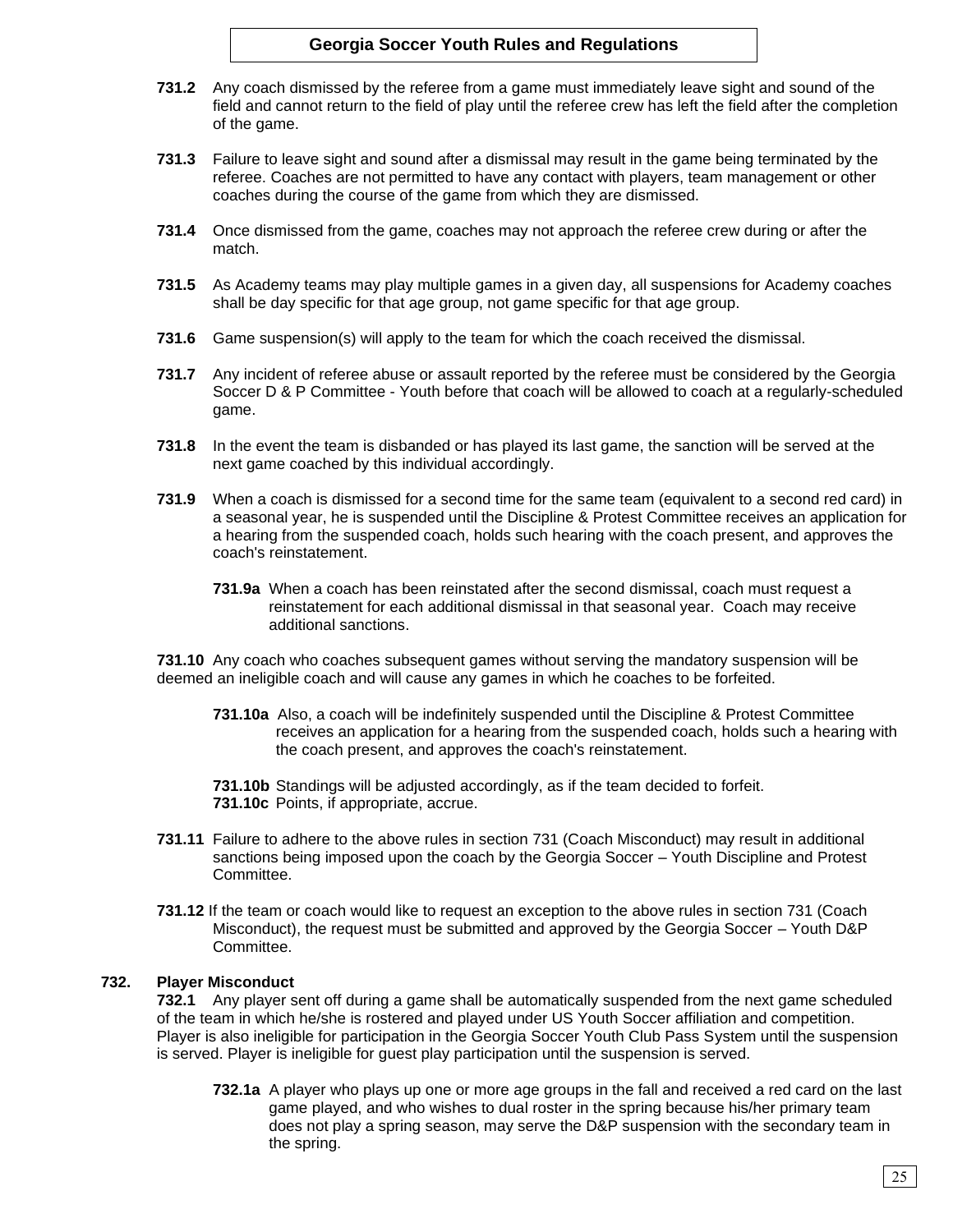**732.1b** Any player sent off for using racial or ethnic slurs or offensive language that includes derogatory comments about gender, sexual orientation, physical ability or religion shall serve a minimum of a two-game suspension. The Georgia Soccer – Youth Discipline and Protest Committee retains the right to increase the suspension.

**732.2** A player who is sent off may remain on the bench for the remainder of the game provided he/she causes no disruption to the game. Only if the player causes a disruption is he/she to be removed from sight and sound of the game and may not return until the referee crew has left. In such an event a team official or parent must escort the player from the game.

**732.3** In the event the team is disbanded or has played its last game, the sanction will be served at the next game(s) to be played accordingly.

**732.4** During the suspension, the player must be present at each game, dressed in street clothes and sitting on the player's bench throughout the game.

**732.5** Players serving a suspension shall be identified on the game day lineup sheet with an "SUS", an "R," or an indication by the referee showing the suspended player's ineligibility. Any indication of ineligibility marked by the referee must be marked on both teams' game day lineup sheets. The player serving a suspension must be included as one of the maximum number of players allowed on the game day lineup sheet, not as an additional name.

**732.6** The referee shall acknowledge the player serving his/her suspension by signing next to the name. The referee should also, as a courtesy, notify the opposing team.

**732.7** As Academy teams may play multiple games in a given day, all suspensions for Academy players shall be day specific for that age group, not game specific for that age group.

**732.8** Any player who plays subsequent games without serving the mandatory suspension will be deemed an ineligible player, and will cause any games in which he plays to be forfeited.

**732.8a** Standings will be adjusted accordingly, as if the team decided to forfeit.

**732.8b** Points, if appropriate, accrue.

**732.9** Any player receiving 4 cautions in a playing season will sit out the next scheduled and played game for the team that he/she is rostered to under US Youth Soccer affiliation and competition. Player is ineligible for participation in the Georgia Soccer Youth Club Pass System until the suspension is served. Failure to serve the mandatory suspension will result in a forfeiture of any and all games played while the player was ineligible. Additional sanctions to the player or the coach may be assessed by the D&P Committee if deemed appropriate after a hearing.

- **732.9a** In addition, the player shall sit out the next scheduled and played game when 2 more cautions are received. The player will then sit out the next scheduled and played game each time an additional caution is received. Player is ineligible for participation in the Georgia Soccer Youth Club Pass System until the suspension is served.
- **732.9b** Sanctions for yellow card accumulations end when seasonal play has been completed. Sanctions do not carry over into the next seasonal year.

**732.10** Two yellow cards received in the same match by a player will count as zero (0) cautions for the purpose of this rule and as a red card as per rules 740 and 760.

**732.11** When a player receives a third red card in a seasonal year, he is suspended until such time as he arranges for a hearing and appears before the Georgia Soccer Discipline & Protest Committee - Youth to hear cause for reinstatement.

**732.11a** When a player has been reinstated after the third red card in a seasonal year, player must request reinstatement for each additional send off in that seasonal year. Player may receive additional sanctions.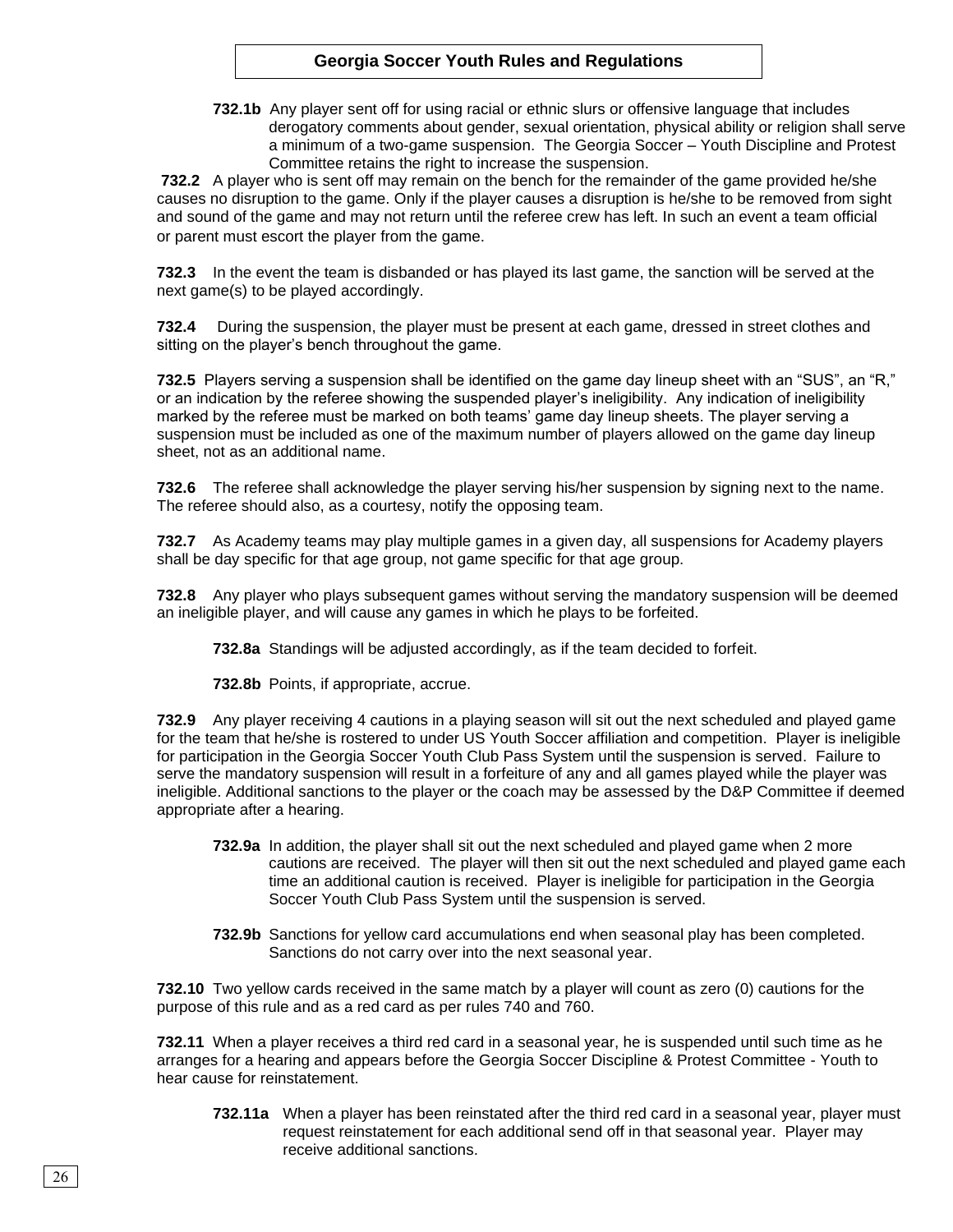**732.12** If the team or team official would like to request an exception to the above rules in section 732 (Player Misconduct), the request must be submitted and approved by the Georgia Soccer – Youth D&P Committee.

# **733. Parent and Spectator Misconduct**

**733.1** Misconduct of parents and spectators will be handled by the Georgia Soccer – Youth D&P Committee using the same standards of conduct and behavior and sanctions as those used with players, coaches or administrators.

**733.2** Parents, spectators are not allowed to verbally question, address or critique (criticize) any game official's judgment during or after the match.

\* The first instance that any Parent/Spectator violates this rule the game official will ask the appropriate coach to address the situation.

\* If there is a second instance, a second warning will be given to the coach.

\* If there is a third instance, the game official will ask the coach to remove the offending Parent/Spectator(s). \* If the parent/spectator is using "offensive vulgar language" at any game official during or after the match, that parent/spectator will be instantly removed on the first instance.

\* If the offending Parent/Spectator(s) refuse to leave the coach will be dismissed.

\* If the offending Team coach refuses to address the parents when asked by the official, the coach will be dismissed.

\* Any further instance by parents/spectators the game will be terminated

**733.3** Any parent or spectator removed from a game shall be automatically suspended from the next game scheduled and played under US Youth Soccer affiliation and competition. The parent or spectator shall not be present at the field or in the parking lot or any adjacent area to the field of play.

**733.4** Any parent or spectator removed from a game must immediately leave sight and sound of the field and cannot return to the field of play until the referee crew has left the field after the completion of the game.

**733.5** Failure to leave sight and sound after a removal may result in the game being terminated by the referee. Parents and Spectators are not permitted to have any contact with players, team management or other coaches during the course of the game from which they are removed.

**733.6** Once removed from the game, parents and spectators may not approach the referee crew during or after the match.

## **740. Misconduct -- Penalties for Players, Team Officials, Teams and Member Affiliates [Athena, Classic, GPL, 12U Competitive Academy, and RIAS Programs]**

**740.1** Misconduct by players, team officials, teams, and member affiliates during regular season games will result in the deduction of points from the standings, if used, as follows:

| 740.1a Player caution (yellow card)                                                                            | 0 points |
|----------------------------------------------------------------------------------------------------------------|----------|
| 740.1b Player send-off (red card)                                                                              | 2 points |
| 740.1c Team official send-off (red card)                                                                       | 3 points |
| 740.1d Game termination (team responsible)                                                                     | 4 points |
| <b>740.1e</b> Game forfeiture<br>All forfeits shall result in a score of 4-0 against the team being penalized. | 4 points |

**740.1f** Missing jersey numbers 1 point per game if not corrected within 72 hours

**740.1g** If at the end of the playing season, a team has 5 disciplinary penalty points or less, no deductions will be charged to the team.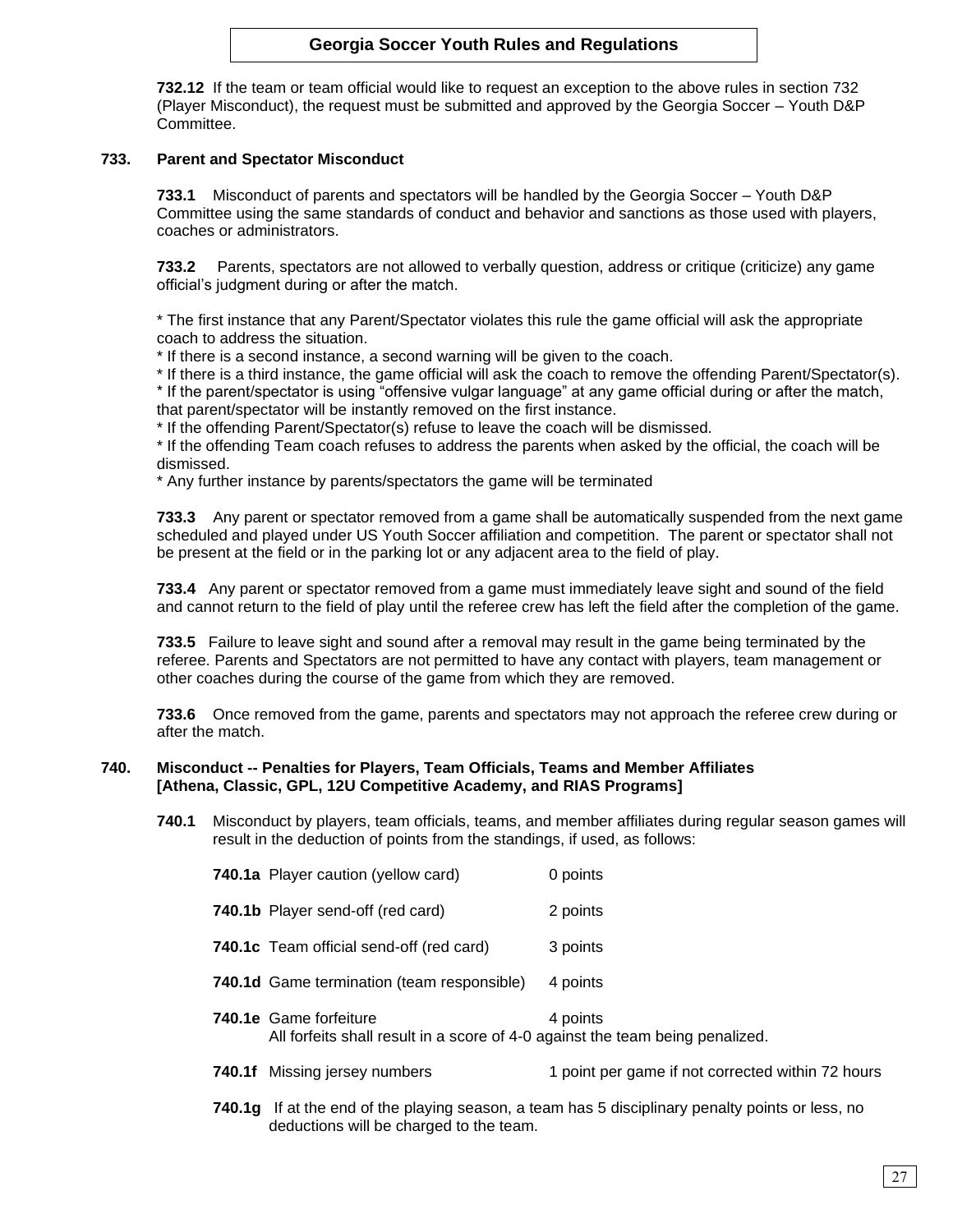- **740.1h** No team will be assessed more than 5 penalty points in one match.
- **740.1i** Penalty points from forfeiture and missing jersey numbers are not subject to 740.1h above and are assessed to the team regardless of other penalty point accumulations.
- **740.2** The Division Committee will be responsible for verifying all game incidents and adjusting the standing points accordingly.
	- **740.2a** Member Affiliate Presidents will be notified in writing of any team in their member affiliate with a penalty points accumulation of 8 points.
- **740.3** If a team receives 10 penalty points during a season, the member affiliate is fined \$250.00 and the coach is suspended until such time that a Discipline & Protest hearing is held and cause for reinstatement is heard.
- **740.4** If a team receives 13 penalty points during a season, the team is suspended until an in-person hearing takes place, within 14 days of the accrual of 13 penalty points, where the suspended team may argue why suspension is not warranted.
	- **740.4a** After the team's suspension and the in-person hearing, the coach may be subject to additional sanctions for that specific team within Georgia Soccer youth programs.
	- **740.4b** The member affiliate is placed on probation for one year and fined \$500.00.
- **740.5** Players transferring to another team carry accrued penalty points with them to the new team for the remainder of the playing season. However, even if a player with penalty points transfers, all penalty points assessed to the team during that player's participation remain with the first team as well. When using a Georgia Soccer Youth Club Pass Player, penalty points accrued during the game remain with that team as well.

## **750. Georgia State Cup Competition (Athena, Classic, and GPL)**

- **750.1** Any member suspended under provisions of Georgia Soccer or the respective committee shall be suspended from Georgia Soccer State Cup Competition - Youth.
- **750.2** Any team that forfeits three (3) matches during the Fall or Spring playing season shall be suspended from Georgia Soccer State Cup Competition - Youth.
- **750.3** The players and coach(es) of the suspended team shall also be suspended from Georgia Soccer State Cup Competition – Youth except in extenuating circumstances.
- **750.4** Red Cards that are received during a National Championship Series (NCS) event such as State Cup require a standard one-game suspension that will apply only to the next NCS scheduled game.

## **760. Discipline and Protest (D&P) and Ethics and Grievance (E&G), and Appeals**

- **760.1** All questions as to discipline, protests, appeals, or grievances will be directed in writing as appropriate to the Georgia Soccer Adjudication Committee(s) –Youth.
- **760.2** All protests must be submitted electronically, postmarked (metered mail not accepted), or handdelivered by1:00 p.m. Friday of the week following the alleged incident, and accompanied by the appropriate protest fee. The protest fee is refundable if the protest is upheld.
- **760.3** Appeals must be submitted in writing within 10 days after the receipt of notice of adverse decision of protest.
- **760.4** The Ethics and Grievance Committee will accept grievances within 30 days of the occurrence. Grievances do not require submittal fees.

.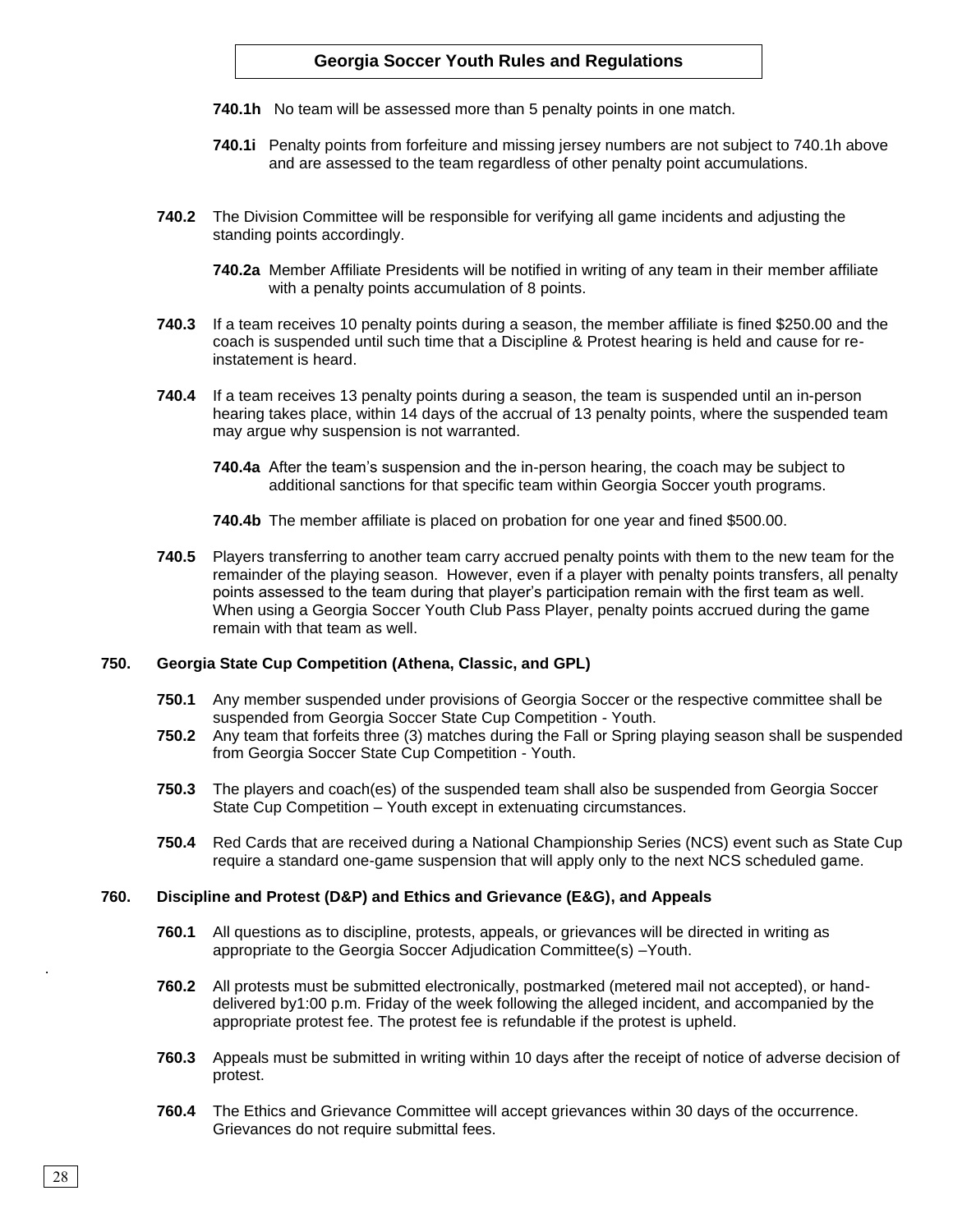- **760.4a** Ethics and Grievance Sanctions: If a coach, team official, member affiliate official, player, or parent of a player is found guilty of an ethics or grievance violation, sanctions may include, but are not limited to, the following: a warning, a fine, community service, suspension of the guilty party, tournament play restrictions, team advancement restrictions, or recommendation to the Georgia Soccer Board of Directors that the member affiliate be placed in bad standing.
- **760.5** The Georgia Soccer Discipline and Protest Committee Youth will meet regularly during the playing season.
	- **760.5a** The State Referee Committee (SRC) will compose a group of at least four senior referees to act as rules interpreters for Discipline and Protest hearings. The D&P Chair will contact the SRC when an under-18 referee will be involved in a D&P hearing so the SRC can offer assistance.
	- **760.5b** The D&P Committee shall make decisions regarding protests and forward those decisions to the Playing Division with its recommendations for sanctions based upon its findings.
- **760. 6** The D & P Committee will notify the appropriate member affiliate President of any matters to be considered. Fines and Fees approved by general membership:

| <b>Protest Fee</b> | \$100.00 |
|--------------------|----------|
| Appeal Fee         | \$150.00 |

# Fines:

| гінсэ.<br>1. Underage official (per occurrence after 3rd reported violation) | \$50.00  |  |
|------------------------------------------------------------------------------|----------|--|
| 2. Unregistered official (per occurrence)                                    | \$10.00  |  |
| 3. Improperly postponed game                                                 | \$10.00  |  |
| 4. Team forfeiting match as no-show                                          | \$100.00 |  |
| 5. Academy team no-show (per scheduled league or district match)             | \$100.00 |  |

**760.6a** Discipline and Protest Sanctions: If a coach, team representative, player, or spectator is found guilty of a disciplinary issue, sanctions may include, but are not limited to the following: a warning or suspension of the guilty party.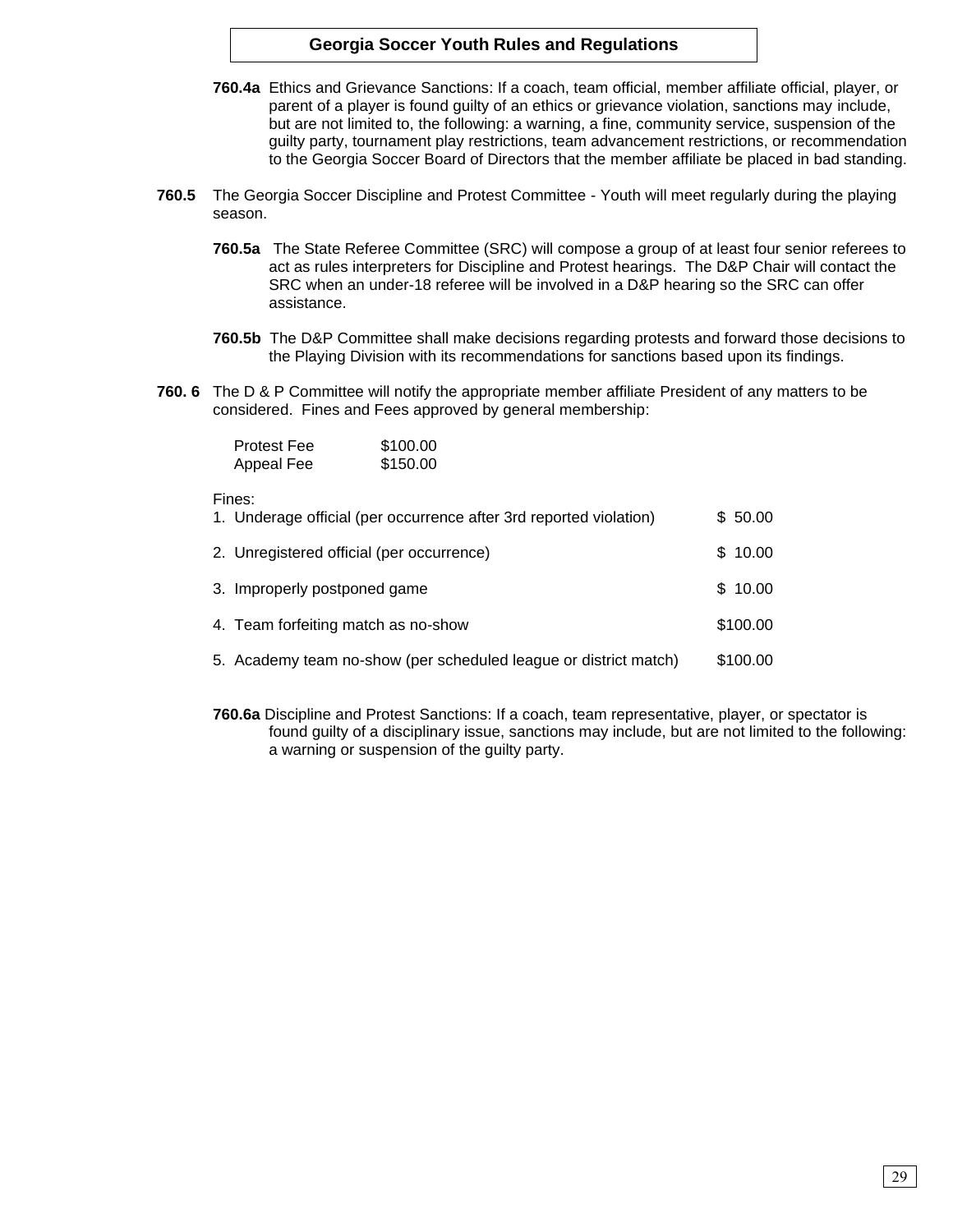# **800. Glossary**

- **810.** Georgia Soccer Club Pass System Process that allows a player to play up in age group and/or up in competitive level within the same member affiliate.
- **820.** Select -- Programs that do allow tryouts.
- **830.** Playing Season -- The period of time, Spring or Fall, during which league games are played.
- **840.** Recreational -- Programs that do not allow tryouts.
- **850.** Player Registration Execution (via electronic or manual means) of an intent to play the sport and the paying of fees (as defined by the affiliate member) with a registered member affiliate of Georgia Soccer or member affiliate of a State Association of US Youth Soccer.
- **860.** Release -- Member affiliate-authorized removal of a player from a team roster, which puts the player in inactive status. The player's player pass must be returned to the member affiliate office upon the release. In order to be returned to active status during the same seasonal year, the player must go back to his/her original member affiliate and re-register or initiate a transfer request with that member affiliate.
	- **860.1** A player may be involuntarily removed from a roster by a coach or club for one of the following reasons:

**860.1a** Player has violated US Youth Soccer Association's rules or state disciplinary rules.

**860.1b** Player has moved beyond a reasonable travel distance.

- **860.1c** Player is injured in such a manner that he/she will be unable to participate for the remainder of the season.
- **860.1d** Player has abandoned team (i.e. been absent without excuse for four or more weeks).
- **860.2** To request an involuntary release, the coach must submit a written request to the member affiliate's registrar**.**
- **870.** Roster -- The Georgia Soccer official list of youth players registered to an individual team.
	- **870.1** Rostered Player A registered youth player that has been assigned by the member affiliate to a team and appears on an official Georgia Soccer roster.
- **880.** Seasonal Year -- September 1 to August 31
- **890.** Team official an individual properly registered and listed on a team's official state roster or an adult 18 years old or older who assumes the duties and responsibilities of a team on game day.
- **900.** Transfer -- Georgia Soccer authorized movement of a rostered youth player during the current seasonal year onto another roster.

**900.1** Intra-affiliate Transfer – Georgia Soccer authorized youth player movement from one member affiliate roster to another roster within the same member affiliate. This transfer is processed by the member affiliate's Registrar in the ADG system.

**900.2** Inter affiliate Transfer – Georgia Soccer authorized youth player movement from one member affiliate roster to another member affiliate roster.